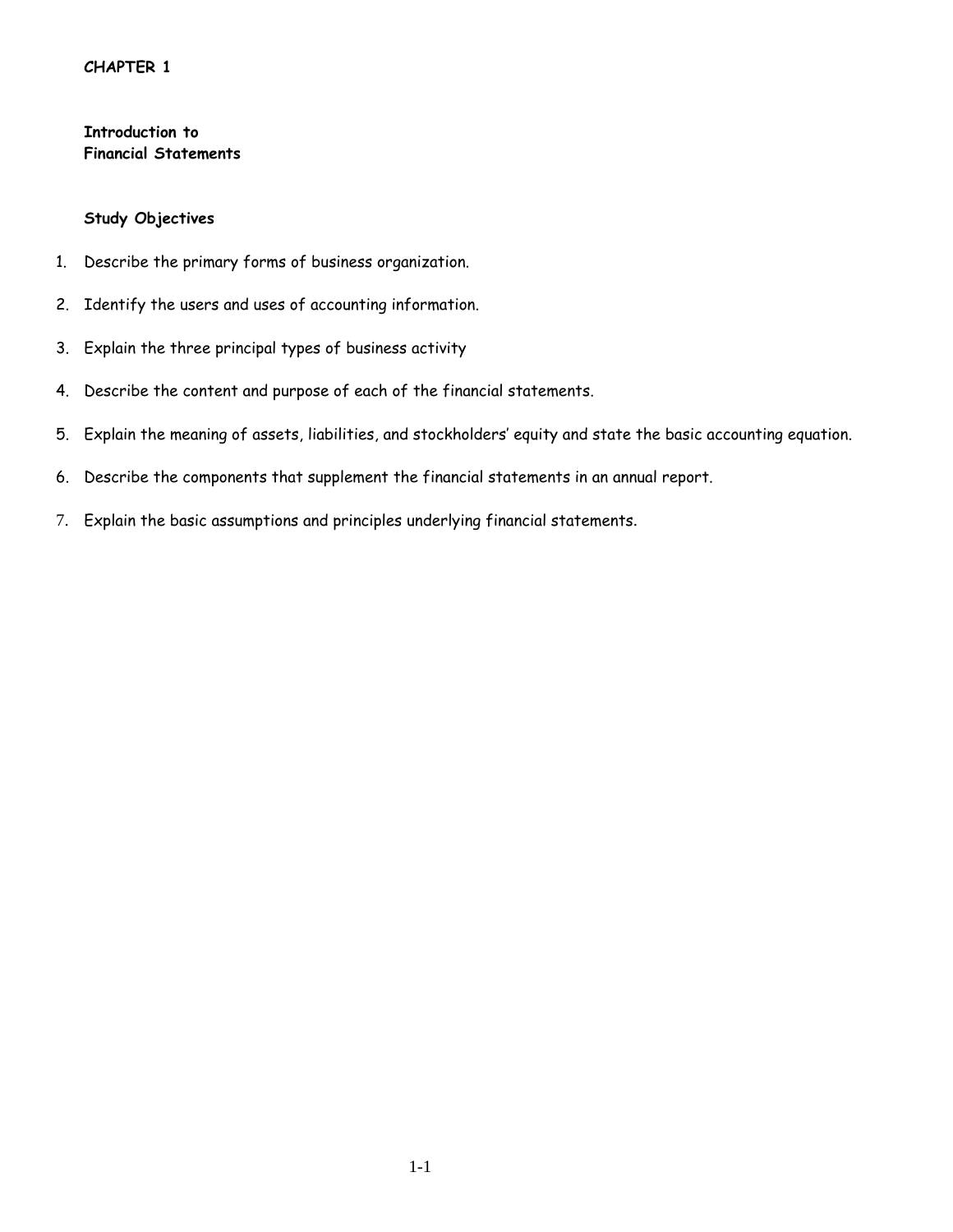## **Study Objective 1 - Describe the Primary Forms of Business Organization**

A business may be organized as a **sole proprietorship**, **partnership**, or **corporation**.

- **Sole proprietorship** a business owned by one person
	- Advantages
		- simple to establish
		- owner controlled
		- tax advantages
	- Disadvantages
		- proprietor personally liable
		- financing may be difficult
		- transfer of ownership may be difficult
- ♦ **Partnership** a business owned by two or more people
	- Advantages
		- simple to establish
		- shared control
		- broader skills and resources
		- tax advantages
	- Disadvantages
		- partners personally liable
		- transfer of ownership may be difficult
- Corporation a separate legal entity owned by stockholders
	- Advantages
		- easy to transfer ownership
		- greater capital raising potential
		- lower legal liability
	- Disadvantages
		- unfavorable tax treatment

### **Study Objective 2 - Identify the Users and Uses of Accounting**

The **primary function of accounting** is to

- A. **provide financial information for decision making**. The users of financial information fall into two categories--**internal users** and **external users**.
- ♦ **Internal users** users within the organization.
	- ♦ Marketing managers, production supervisors, finance directors and company officers
		- ♦ Questions asked by internal users What is the cost of manufacturing each unit of product? Which product is the most profitable?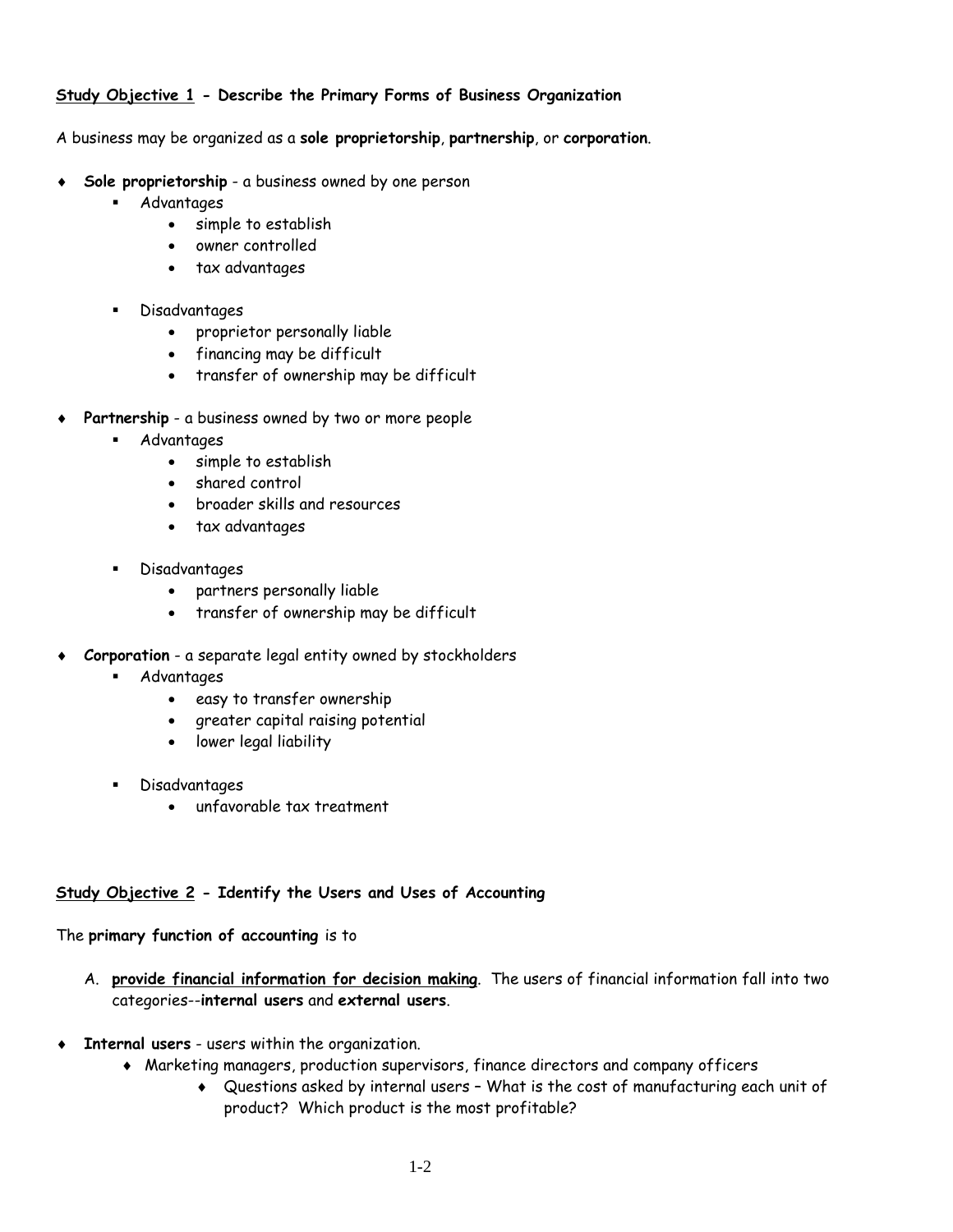- ♦ **External users** users who are outside the organization.
	- **Investors (owners)**
	- **Creditors (suppliers and bankers)**
	- Others (i.e. IRS, SEC, FTC, etc.)
		- Internal users may ask: How does the company compare in size and profitability with competitors? Will the company be able to pay its debts as they come due?

## **Study Objective 3** - **Explain the Three Principal Types of Business Activity**

There are three types of business activity: (Note: These activities are the sources of cash generation and will be central to the discussion on the statement of cash flows)

- 1. **Operating activities** comprise the primary activities for which the organization is in business.
	- a. **Sources of funds (Cash)**
		- . **Revenue** is generated from **sales** or services
	- b. **Uses of funds** 
		- . **Expenses** are incurred in earning **revenue**
- 2. **Investing activities**  obtaining resources or **assets** needed to operate the business (i.e. **equipment, office supplies,** etc.).
	- c. **Sources of funds**
		- . When people invest in our business
		- . Sale of property, plant and/or equipment
		- . Collection of principal on loans to other businesses
	- **d. Uses of funds**
		- . When we invest in another business, that is a use of funds
		- . Purchase assets that are going to benefit the business for several periods
- 2. **Financing activities** to start or expand a business the owner or owners quite often need cash from outside sources. The two primary sources are:

## a. **Sources of funds**

Borrowing from **creditors** which creates a **liability** (are a source of funds)

- . bank loan
- . debt securities (bonds)
- . goods on credit from suppliers
- . Selling ownership interests in the corporation to **shareholders**
- b. **Uses of funds**
	- . Payments of dividends to stockholders
	- . Redemption of long-term debt or purchase of "treasury stock"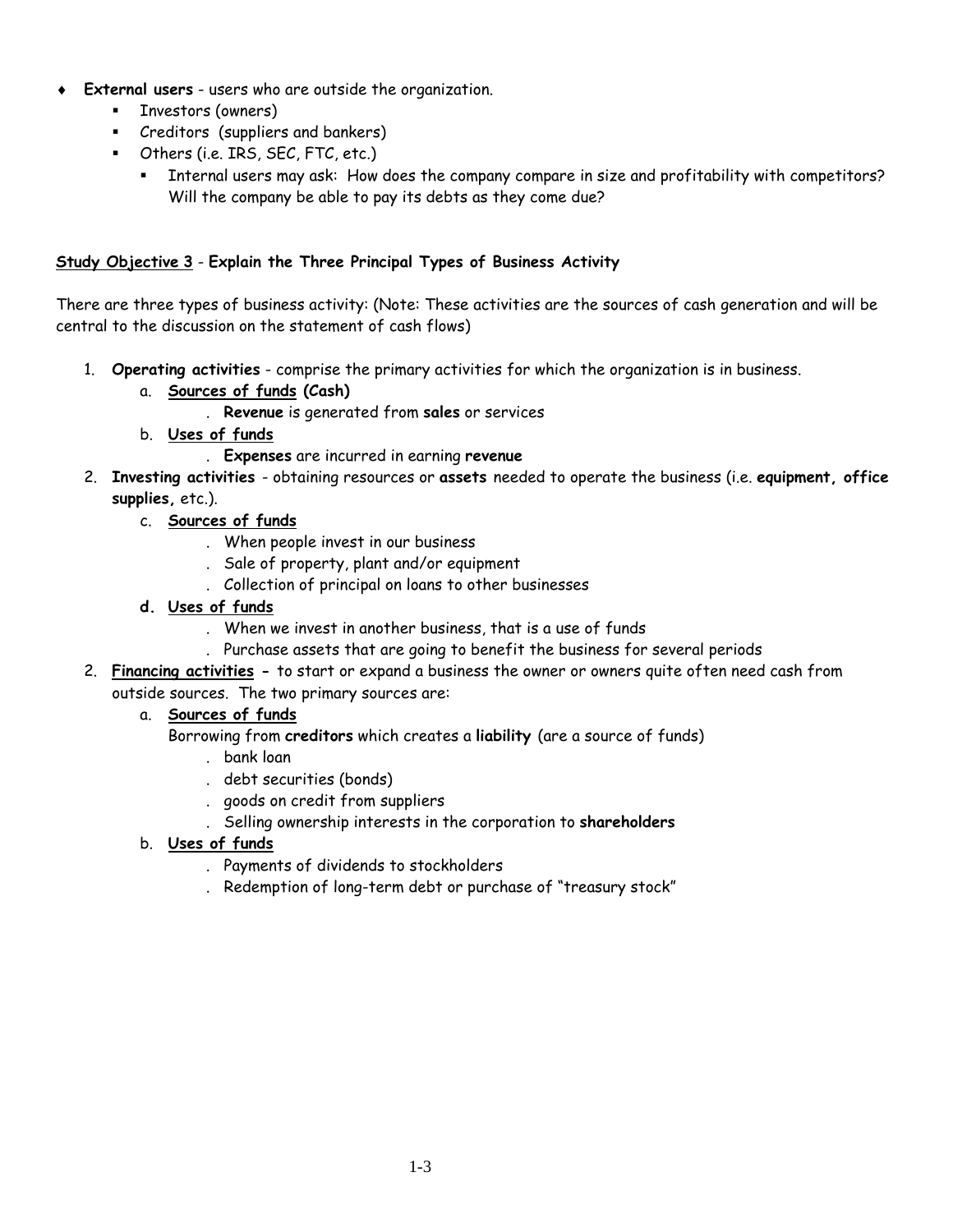## **Study Objective 4 - Describe the Content and Purpose of Each of the Financial Statements**

Accountants communicate with users through four **financial statements**:

- ♦ **Income Statement**
	- Summarizes all **revenue** and **expenses** for period--month, quarter, or year. (Income is measured from…to i.e. over a period of time)
		- If **revenues** exceed **expenses**, the result is a **net income**.
		- If **expenses** exceed **revenue**, the result is a (**net loss**).
		- The difference between Revenues and Expenses is indicative of the success or failure of the company's operations during the period reported.
- ♦ **Retained Earnings Statement** 
	- Represents the totality of revenues less expenses less dividends +- the effects of prior period adjustments and quasi-reorganizations of a business from the first day of operations through the current period.
	- The Statement of Retained Earnings will reflect the amount paid out in dividends and amount of net income or net loss for the current period.
	- Shows changes in retained earnings balance during period covered by statement.
		- Format:

| Retained Earnings at beginning of year:                   | \$5,000,000 |
|-----------------------------------------------------------|-------------|
| Add: Net Income (or deduct net loss)                      | 1,000,000   |
| Dividends Declared:<br>Less:                              | (700,000)   |
| Effects of a prior period adjustment<br>$+ -$             | (200,000)   |
| Adjustment due to Quasi-Reorganization (150,000)<br>Less: |             |
| Retained Earnings at End of Year:                         | \$4,950,000 |

## o **Balance Sheet**

- $\circ$  The Balance sheet is a position statement... shows the position of the business at a point in time
	- o Compare this to the Income Statement that measures performance over time.
	- o The Balance Sheet shows relationship between **assets** and **equities**--**assets=equities**--on a particular date.
- **Assets** and **equities** (**liabilities** and **stockholders' equity)** must balance.

### ♦ **Statement of Cash Flows**

- Reports the cash effects of a company's operations for a period of time.
- Shows cash increases and decreases from investing and financing activities.
- Indicates increase or decrease in cash balance as well as ending cash balance.

### • **Interrelationship of Statements**

- Retained earnings statement is dependant on results of the income statement
- Balance sheet and retained earnings statement are interrelated.
- Statement of cash flows and balance sheet are interrelated.

# **Study Objective 5 - Explain the Meaning of Assets, Liabilities, and Stockholders**' **Equity and State the Basic Accounting Equation**

Assets - resources owned by the business.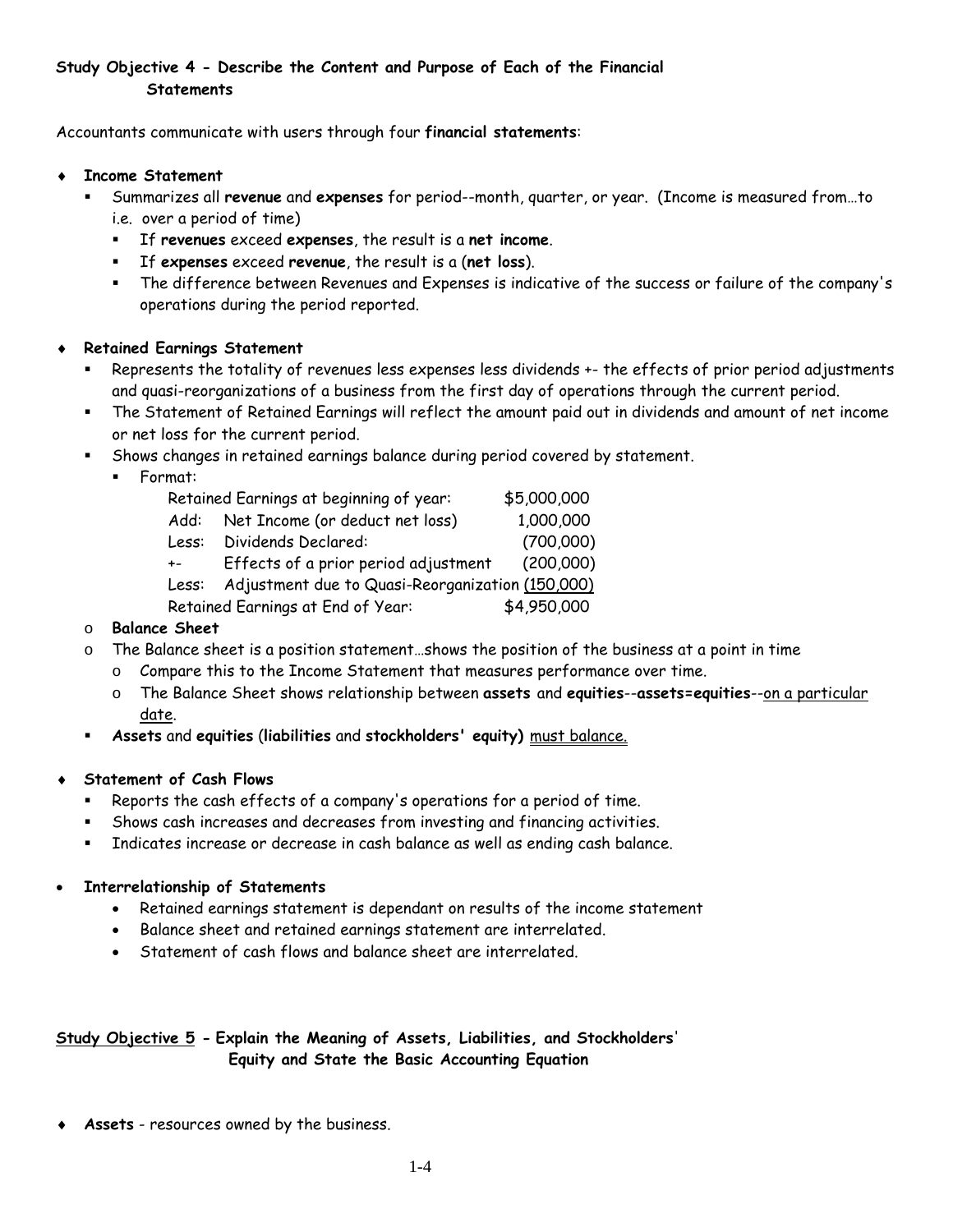- Assets will benefit the business for more that the immediate short term...usually at least 1 year
	- ♦ This is opposed to an expense…items which benefit the business only for the immediate short term
		- ♦ For example: if a business buys a delivery truck, the truck is an asset. The gas an oil used to operate the truck are expenses
- ♦ **Liabilities creditors** claims on total **assets** (obligations or debts of the business).
- ♦ **Stockholders' Equity** ownership claim on total **assets**.
	- ♦ Stockholders equity is what's left over after all the liabilities are satisfied
- ♦ The **accounting equation**:
	- **Assets = Liabilities + Stockholders' Equity**

## **Study Objective 6 - Describe the Components that Supplement the Financial Statements in an Annual Report**

Companies traded on an organized exchange like the New York Stock Exchange or The American Stock Exchange are required to provide shareholders with an **annual report** which always includes **financial statements**. In addition, the annual report includes the following information:

- ♦ **Management Discussion and Analysis** covers three aspects of a company: liquidity, capital resources, and results of operation.
- **Notes to Financial Statements** 
	- Clarify information presented in the financial statements.
	- Describe accounting policies or explain uncertainties and contingencies.
- ♦ **Auditor's Report**
	- Auditor, a professional accountant, who conducts an independent examination of the financial accounting data presented by a company.
	- Auditor gives an unqualified opinion if the financial statements present the financial position, results of operations, and cash flows in accordance with accepted accounting standards.

## **Study Objective 7 - Explain the Basic Assumptions and Principles Underlying Financial Statements**

The preparation of financial statements relies on the following key assumptions and principles:

- ♦ **Monetary unit assumption**
	- States that only transactions expressed in terms of money be included in accounting records.
	- Assumes that unit of measure remains constant over time.
- ♦ **Economic entity assumption**
	- Assumes economic events can be identified with a particular unit of accountability.
	- Requires economic activities of an entity be kept separate from those of owner and separate from all other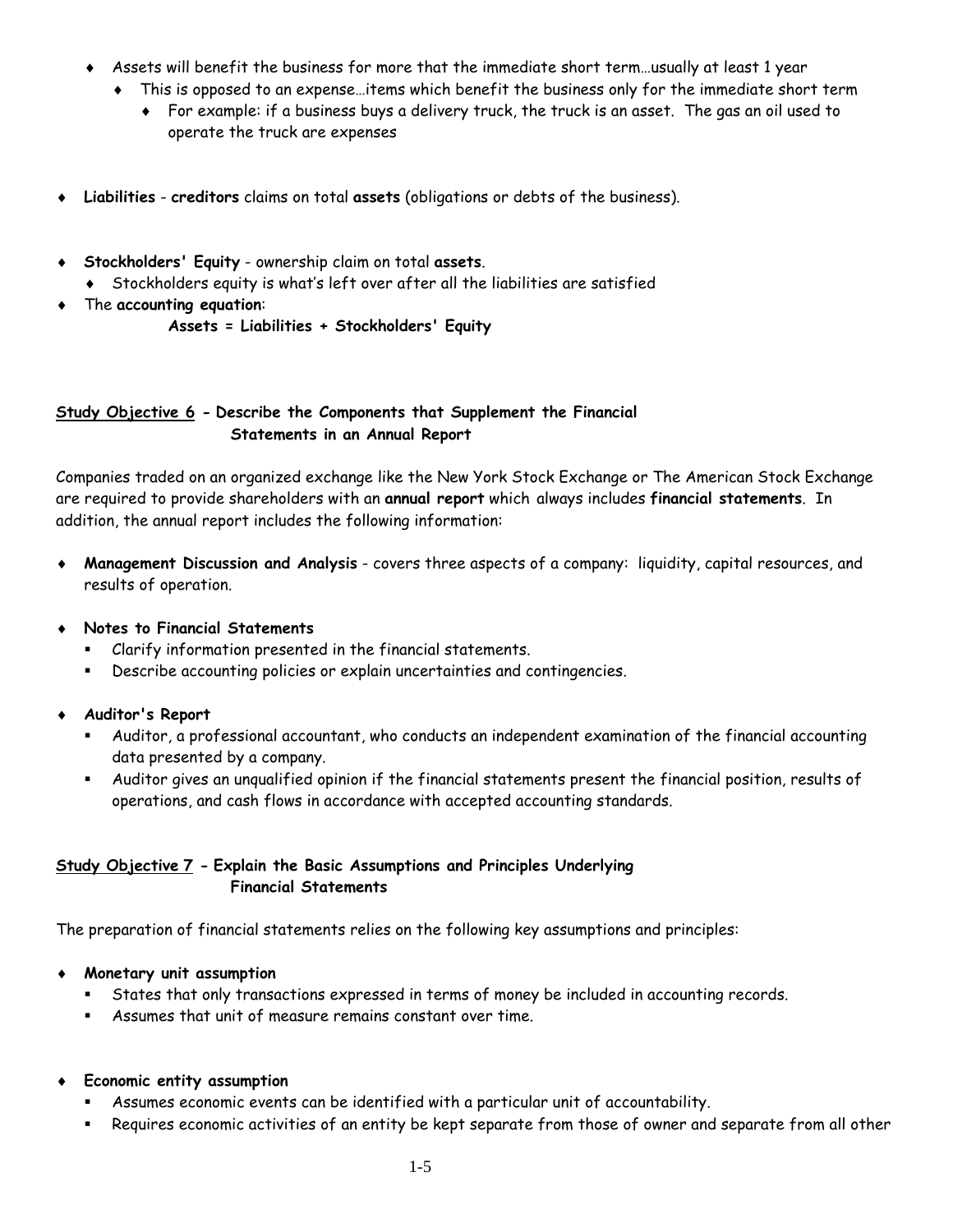economic entities.

- ♦ **Time period assumption** allows the business to be divided into artificial time periods.
- ♦ **Going concern assumption**
	- Assumes business will be in existence long enough to carry out goals.
	- Assumption allows use of cost when recording assets.
- ♦ **Cost principle** requires assets to be recorded at original cost as it is verifiable.
- ♦ **Full disclosure principle** requires all circumstances and events that would make a difference to financial statement users should be disclosed.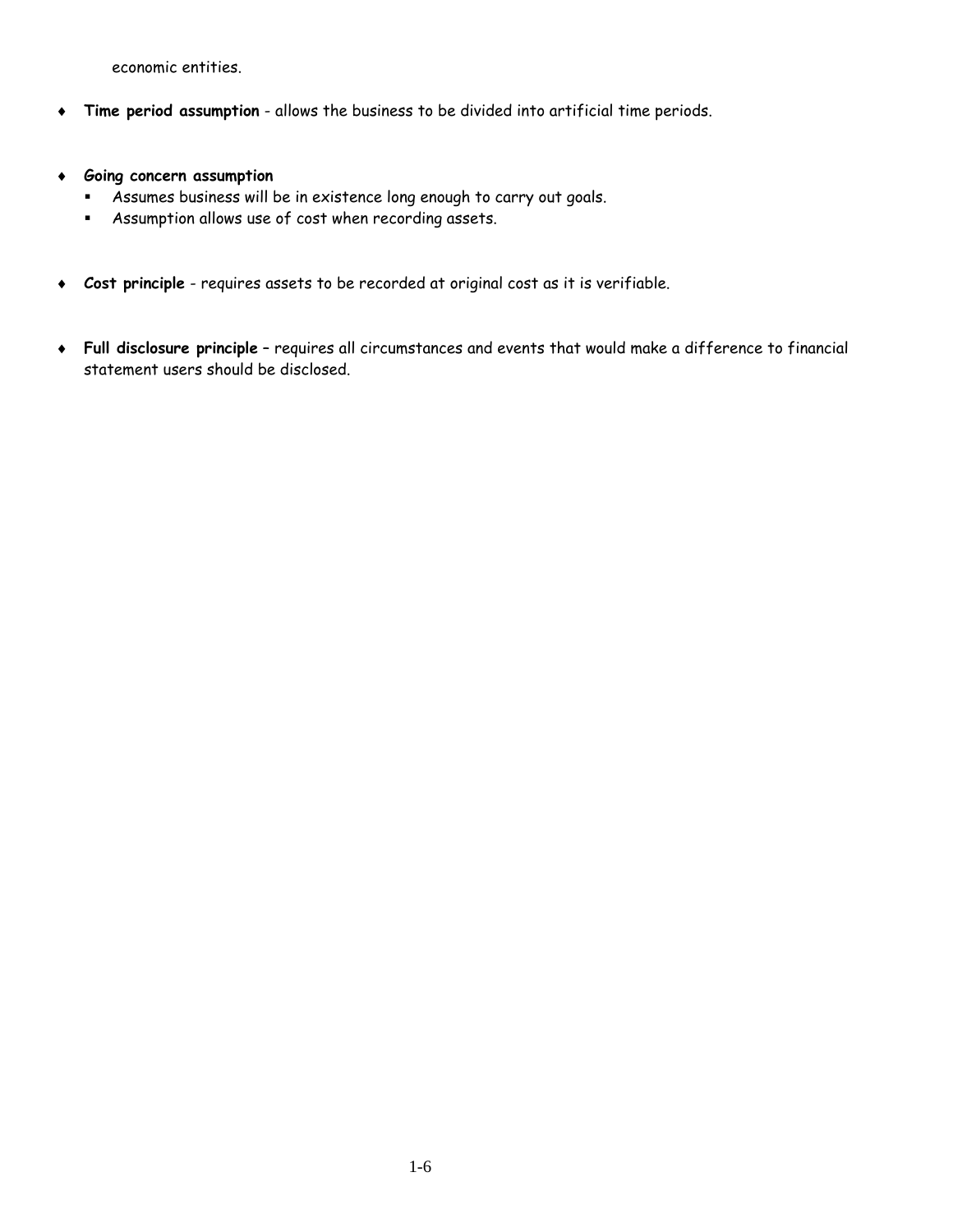- $\checkmark$  Name the three primary forms of business organization.
- $\checkmark$  Identify the users of accounting information. How do they use this information?
- $\checkmark$  Explain the three types of business activity.
- $\checkmark$  Describe the content and usefulness of each of the financial statements.
- $\checkmark$  Explain the meaning of assets, liabilities, and stockholders equity and state the basic accounting equation.
- $\checkmark$  Describe the components that supplement the financial statements in an annual report.
- $\checkmark$  Explain the basic assumptions and principles underlying financial statements.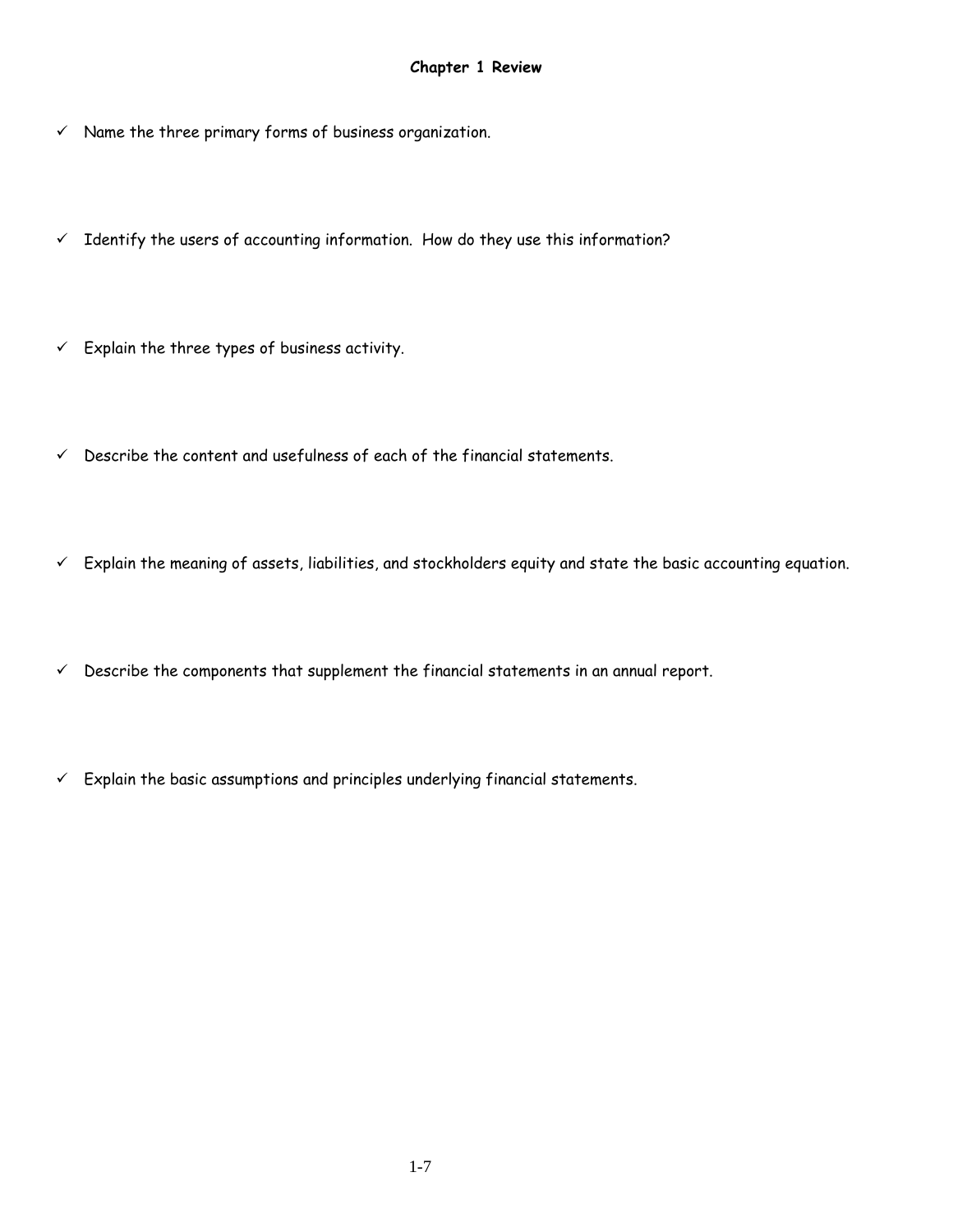# **Chapter 1**

| In deciding which organizational form to choose, you must consider such issues as taxes, liability concerns, and      |                                                                                                                      |  |  |  |
|-----------------------------------------------------------------------------------------------------------------------|----------------------------------------------------------------------------------------------------------------------|--|--|--|
|                                                                                                                       |                                                                                                                      |  |  |  |
|                                                                                                                       |                                                                                                                      |  |  |  |
|                                                                                                                       | _________________ are personally liable for all debts of the business, where as ________________                     |  |  |  |
|                                                                                                                       | __________________are not. The ________________________form also has the advantage that transfer of ownership simply |  |  |  |
| requires the sale of shares, which often is accomplished on an organized stock exchange like the New York Stock       |                                                                                                                      |  |  |  |
|                                                                                                                       |                                                                                                                      |  |  |  |
|                                                                                                                       |                                                                                                                      |  |  |  |
|                                                                                                                       |                                                                                                                      |  |  |  |
|                                                                                                                       | than five times the number of ______________, the revenue produced by __________________is eight times               |  |  |  |
| greater. Most of the largest enterprises in the United States--for example, Coca-Cola, General Motors, Citigroup, and |                                                                                                                      |  |  |  |
| Microsoft are ___________________                                                                                     |                                                                                                                      |  |  |  |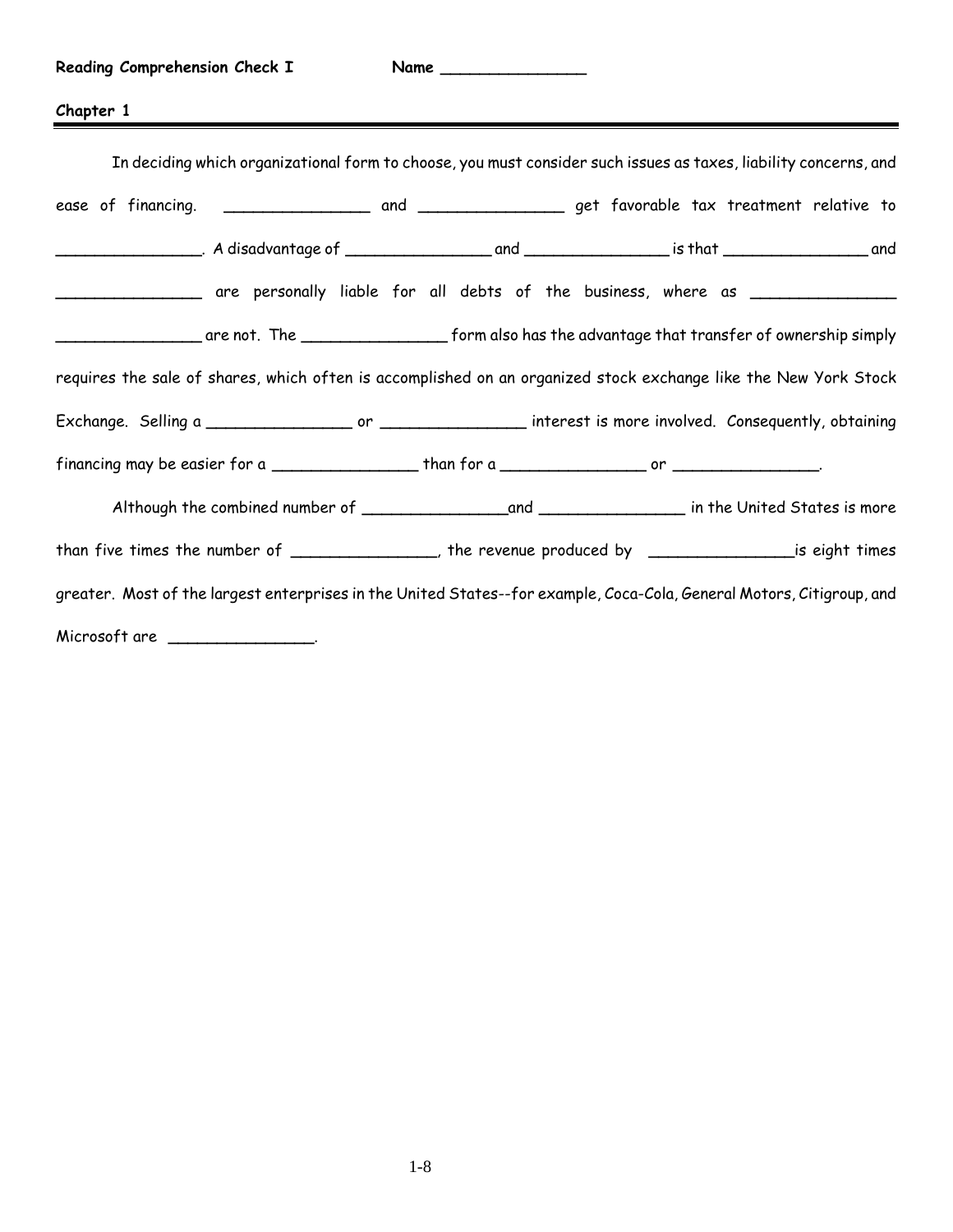.

In deciding which organizational form to choose, you must consider such issues as taxes, liability concerns, and ease of financing. **Proprietorships** and **partnerships** get favorable tax treatment relative to **corporations** . A disadvantage of **proprietorships** and **partnerships** is that **proprietors** and **partners** are personally liable for all debts of the business, where as \_\_\_\_**corporate shareholders** are not. The **corporate** form also has the advantage that transfer of ownership simply requires the sale of shares, which often is accomplished on an organized stock exchange like the New York Stock Exchange. Selling a **proprietorship** or **partnership** interest is more involved. Consequently, obtaining financing may be easier for a **corporation** than for a \_\_**proprietorship** or **partnership** .

Although the combined number of **proprietorships** and **partnerships** in the United States is more than five times the number of <u>corporations</u>, the revenue produced by <u>corporations</u> is eight times greater. Most of the largest enterprises in the United States-- for example, Coca-Cola, General Motors, Citigroup, and Microsoft are **corporations**.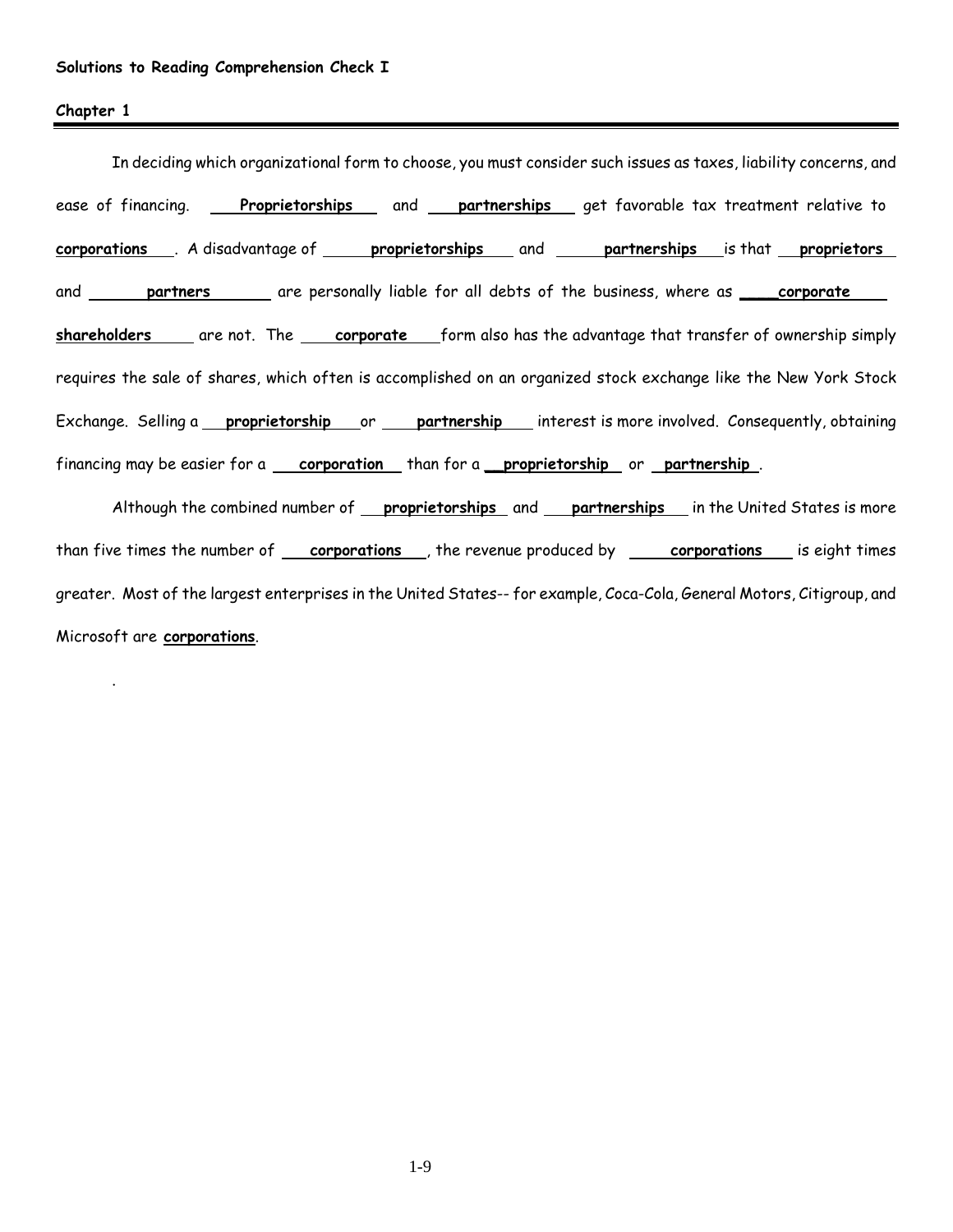| Reading Comprehension Check II                                                                                                                                                                      | Name |                                                                                                           |
|-----------------------------------------------------------------------------------------------------------------------------------------------------------------------------------------------------|------|-----------------------------------------------------------------------------------------------------------|
| Chapter 1                                                                                                                                                                                           |      |                                                                                                           |
|                                                                                                                                                                                                     |      | For business purposes, it is customary to arrange the data in the format of four different ______________ |
| which form the backbone of financial accounting. For example, to present a picture at a point in , which form the backbone of financial accounting. For example, to present a picture at a point in |      |                                                                                                           |
| time of what your business owns (its ________________) and what it owes (its ______________), you would present                                                                                     |      |                                                                                                           |
|                                                                                                                                                                                                     |      |                                                                                                           |
|                                                                                                                                                                                                     |      |                                                                                                           |
|                                                                                                                                                                                                     |      |                                                                                                           |
| business in the form of _________________, and how much was retained in the business to allow for future growth, you                                                                                |      |                                                                                                           |
|                                                                                                                                                                                                     |      |                                                                                                           |
|                                                                                                                                                                                                     |      |                                                                                                           |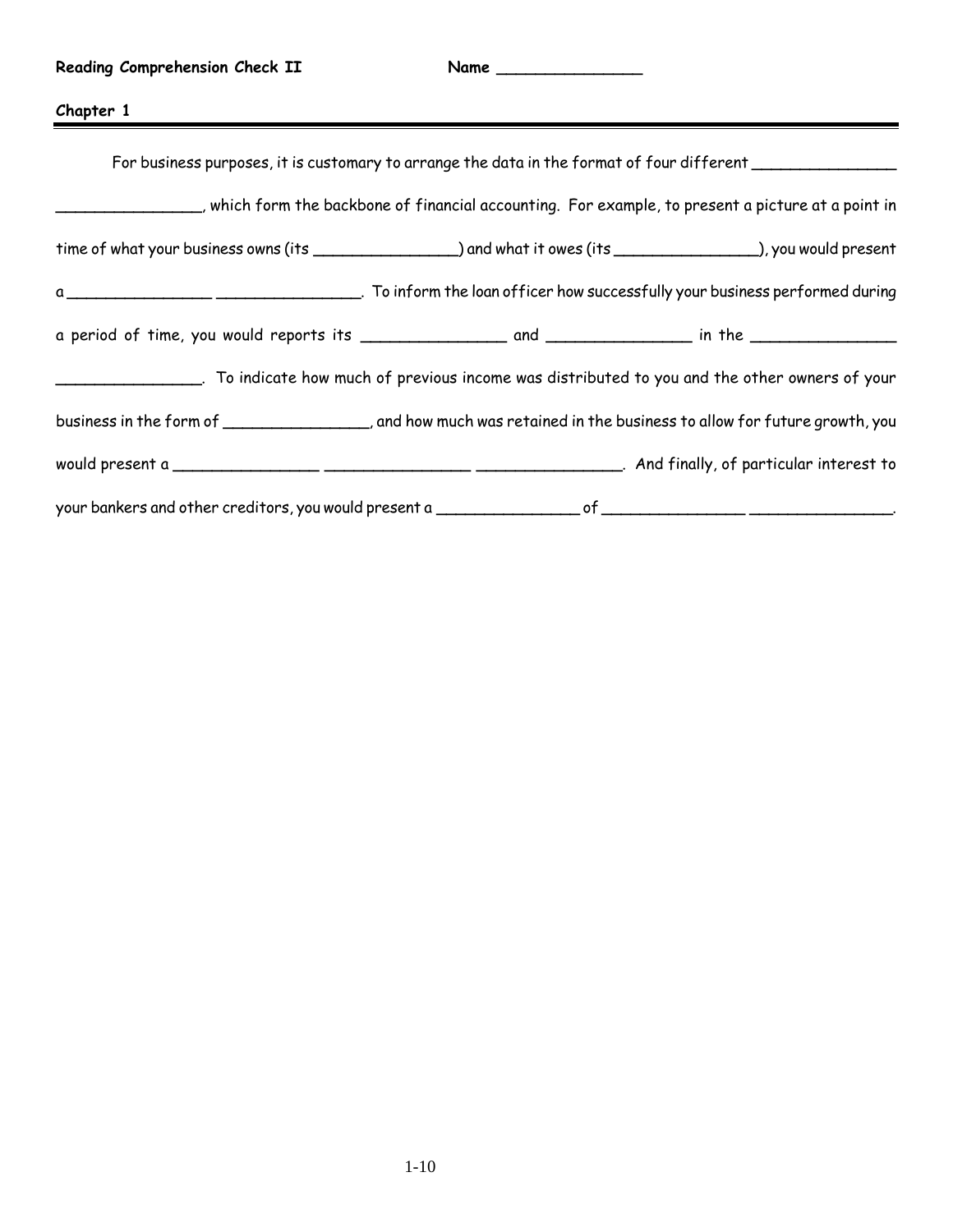| For business purposes, it is customary to arrange the data in the format of four different                              |  |  |  |
|-------------------------------------------------------------------------------------------------------------------------|--|--|--|
| financial statements, which form the backbone of financial accounting. For example, to present a                        |  |  |  |
| picture at a point in time of what your business owns (its _______ assets ____) and what it owes (its _____ liabilities |  |  |  |
|                                                                                                                         |  |  |  |
| business performed during a period of time, you would reports its revenues and expenses in the                          |  |  |  |
|                                                                                                                         |  |  |  |
| other owners of your business in the form of _____ dividends ___, and how much was retained in the business to allow    |  |  |  |
| for future growth, you would present a retained earnings statement . And finally, of                                    |  |  |  |
| particular interest to your bankers and other creditors, you would present a statement of cosh                          |  |  |  |
| flows                                                                                                                   |  |  |  |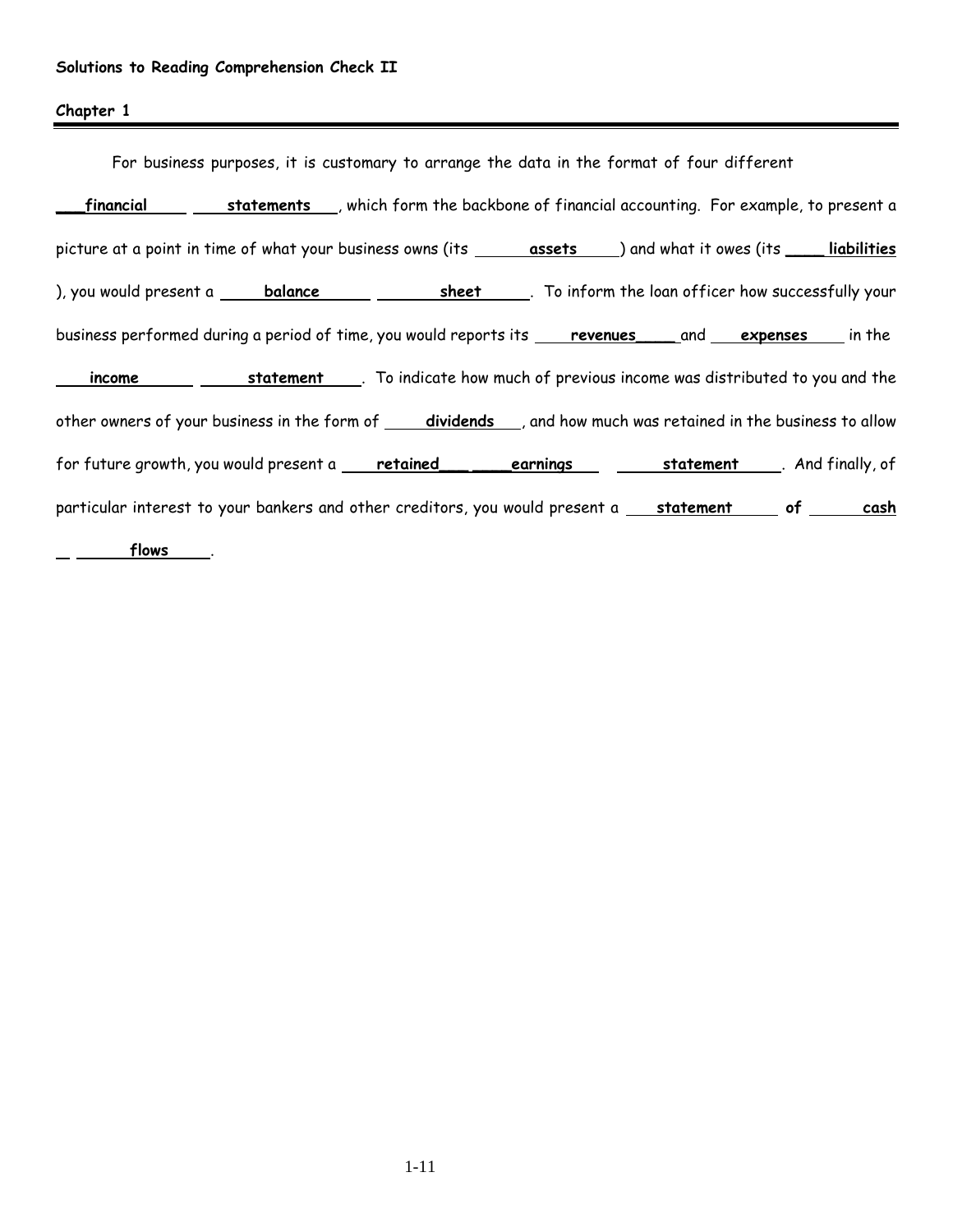$\blacksquare$ 

| Chapter 1 |                                                                                                                      |
|-----------|----------------------------------------------------------------------------------------------------------------------|
|           | 1. An accounting principle that states that assets should be recorded at their cost.                                 |
|           | 2. Debts and obligations of a business.                                                                              |
|           | 3. Resources owned by a business.                                                                                    |
|           | 4. The amount by which expenses exceed revenues.                                                                     |
|           | 5. An association of two or more persons to carry on as co-owners of a business for profit.                          |
|           | 6. The amount of net income kept in the corporation for future use, not distributed to<br>stockholders as dividends. |
|           | 7. Assets = Liabilities + Stockholders' Equity.                                                                      |
|           | 8. Distributions of cash or other assets from an incorporated business to its shareholders.                          |
|           | 9. The cost of assets consumed or services used in the process of ongoing operations to generate<br>resources.       |
|           | 10. A financial statement that reports the assets, liabilities, and stockholders' equity at a specific               |

date.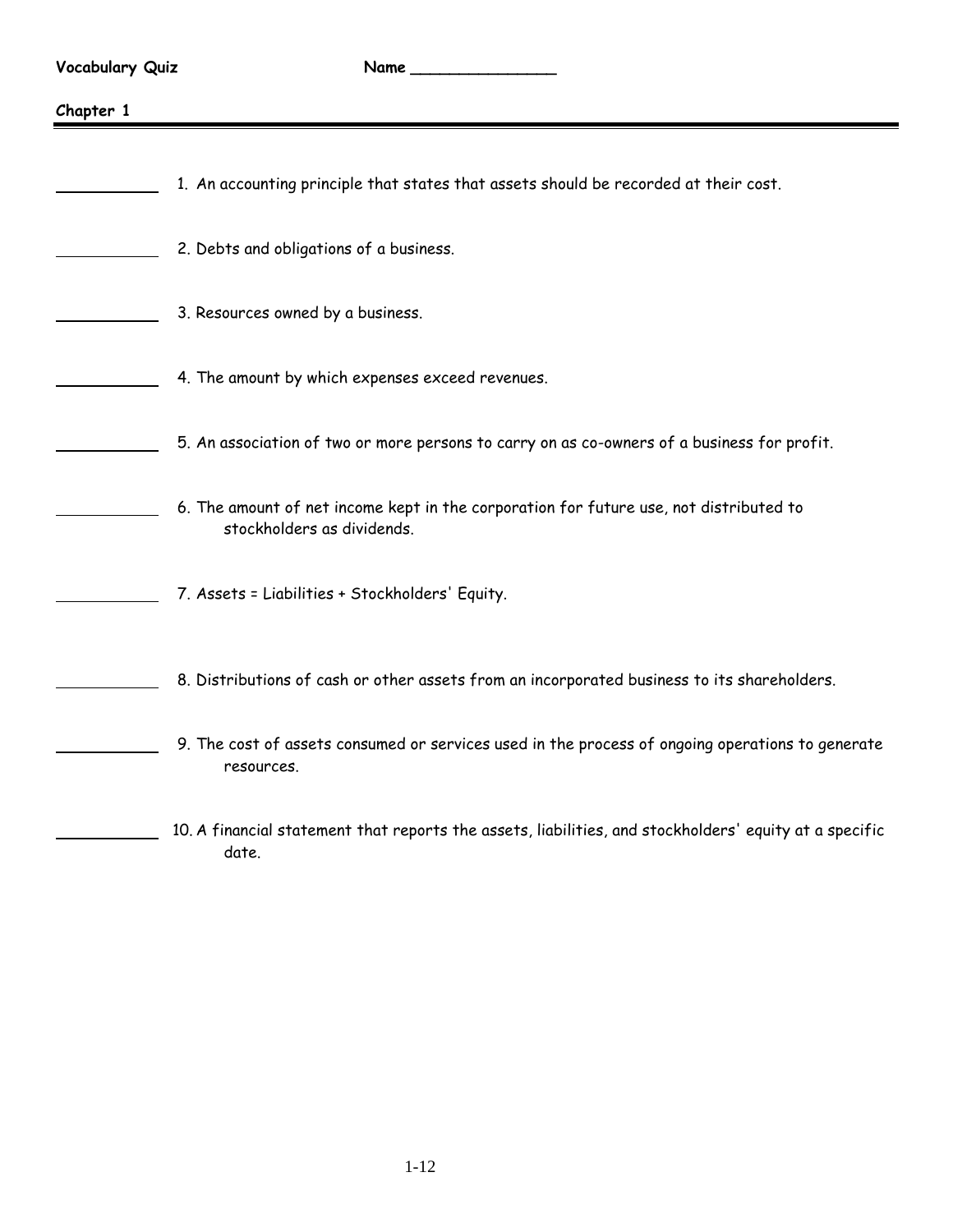# **Solutions to Vocabulary Quiz**

# **Chapter 1**

- 1. Cost principle
- 2. Liabilities
- 3. Assets
- 4. Net loss
- 5. Partnership
- 6. Retained earnings
- 7. Accounting equation
- 8. Dividends
- 9. Expenses
- 10. Balance sheet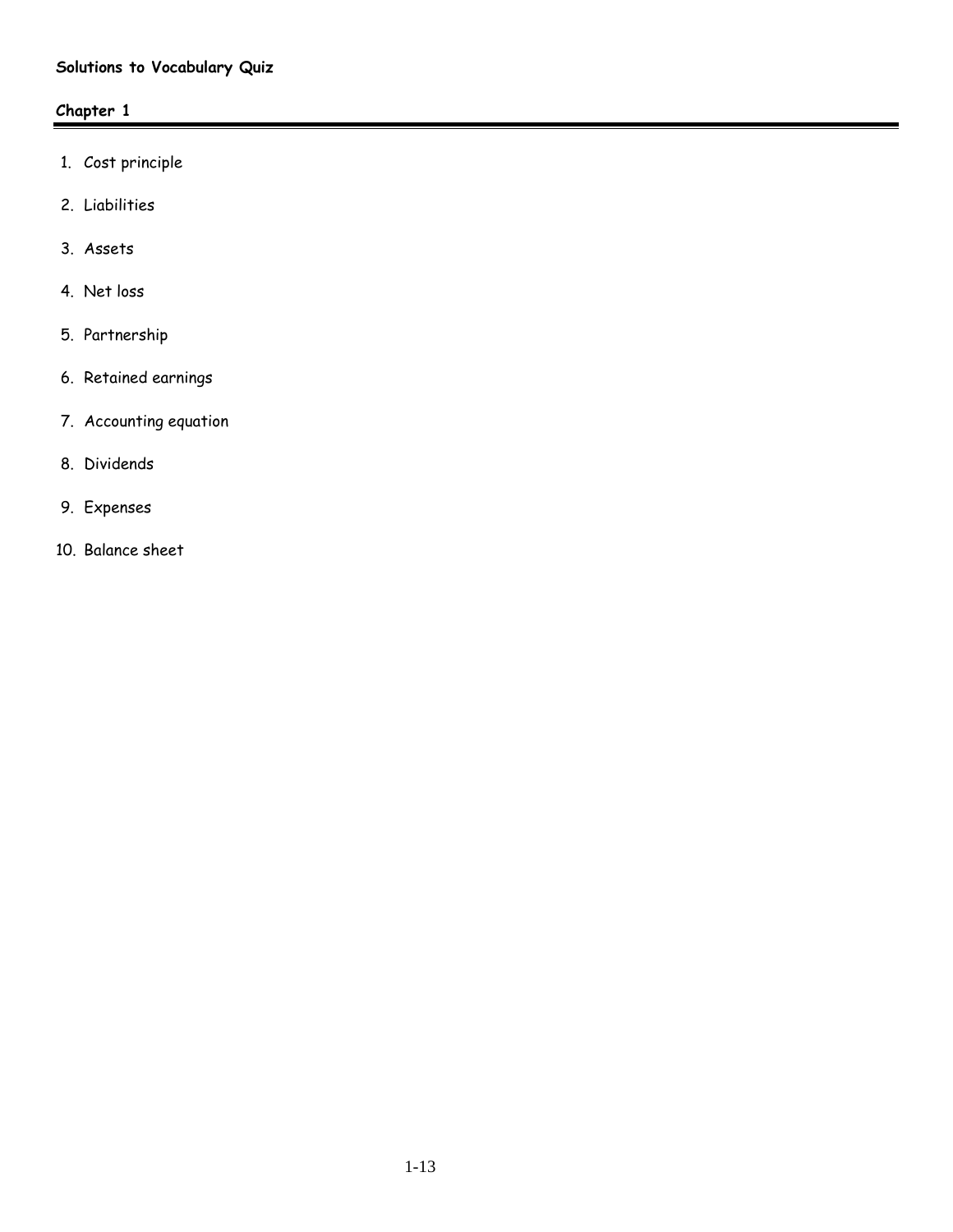- 1. All of the following are characteristics of a sole proprietorship **except:**
	- a. a business owned by one person.
	- b. owner has control of the business.
	- c. a separate legal entity.
	- d. small owner-operated business.
- 2. All of the following are characteristics of a corporation **except:**
	- a. a separate legal entity
	- b. ownership evidenced by shares of stock.
	- c. produce eight times more revenue than sole proprietorships and partnerships in the United States.
	- d. owners have unlimited liability.
- 3. Corporations may issue several classes of stock, but the stock representing the primary ownership interest is:
	- a. common stock.
	- b. retrained earnings.
	- c. financing activity.
	- d. dividends.
- 4. Resources owned by a business and used in carrying out its operating activities are:
	- a. liabilities
	- b. stockholders' equity.
	- c. revenues.
	- d. assets.
- 5. Acquiring long-term assets necessary to operate the business is called a(n):
	- a. financing activity.
	- b. operating activity.
	- c. revenue activity.
	- d. investing activity.
- 6. Debt securities sold to investors and due to be repaid at a particular date some years in the future are called:
	- a. bonds payable.
	- b. accounts payable.
	- c. wages payable.
	- d. notes payable.
- 7. The term used to describe the total assets that Starbucks receives in exchange for its coffee is:
	- a. cash.
	- b. revenue.
	- c. inventory.
	- d. accounts receivable.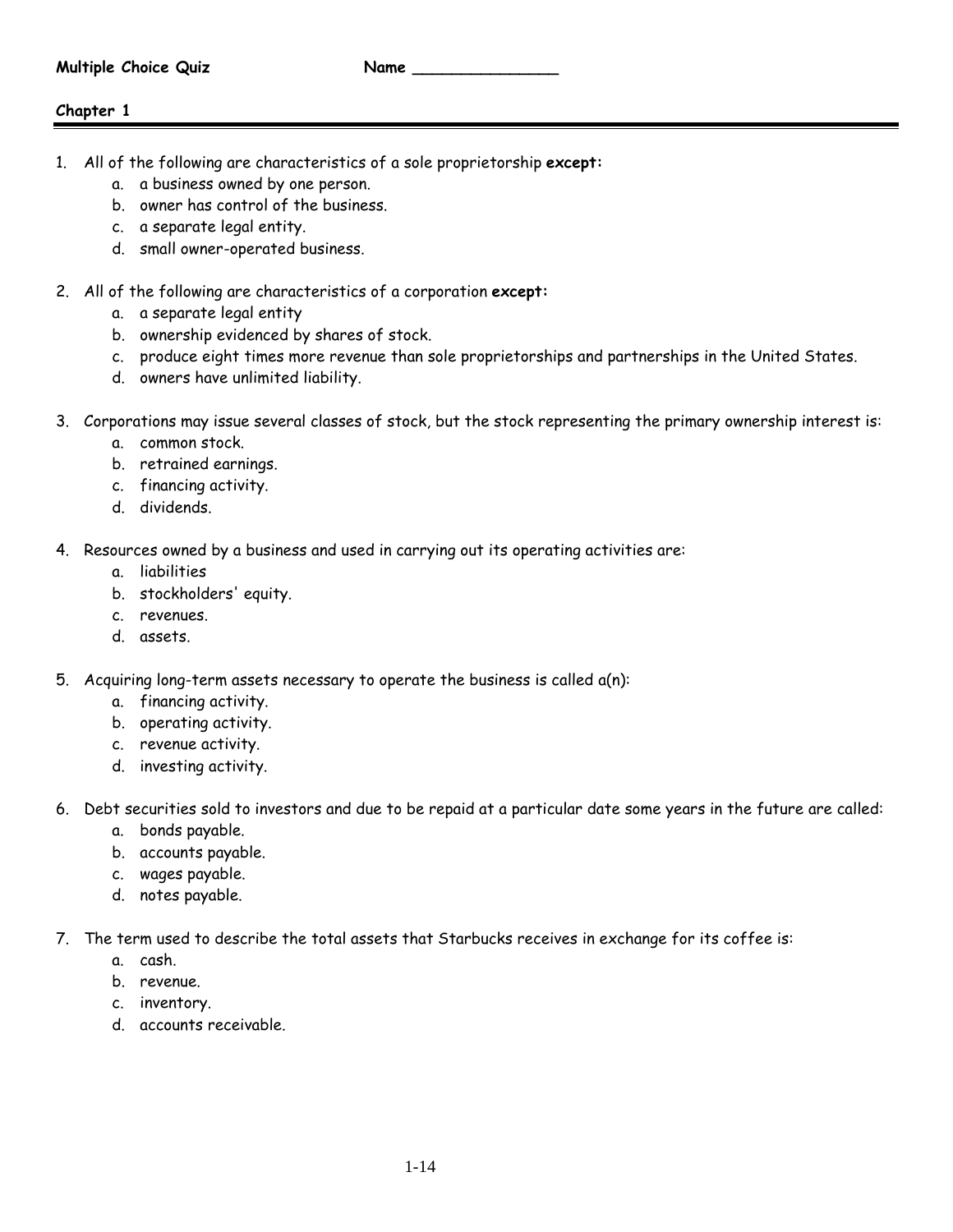- 8. The financial statement which presents a picture at a point in time of what a business owns and owes is a(n):
	- a. income statement.
	- b. retained earnings statement.
	- c. balance sheet.
	- d. statement of cash flows.
- 9. Net income shown on the income statement is added to the beginning balance of retained earnings in the:
	- a. income statement.
	- a. retained earnings statement
	- b. balance sheet.
	- d. statement of cash flows.
- 10. To report the success or failure of the company's operations during the period is the purpose of the:
	- a. income statement.
	- b. retained earnings statement.
	- c. balance sheet.
	- d. statement of cash flows.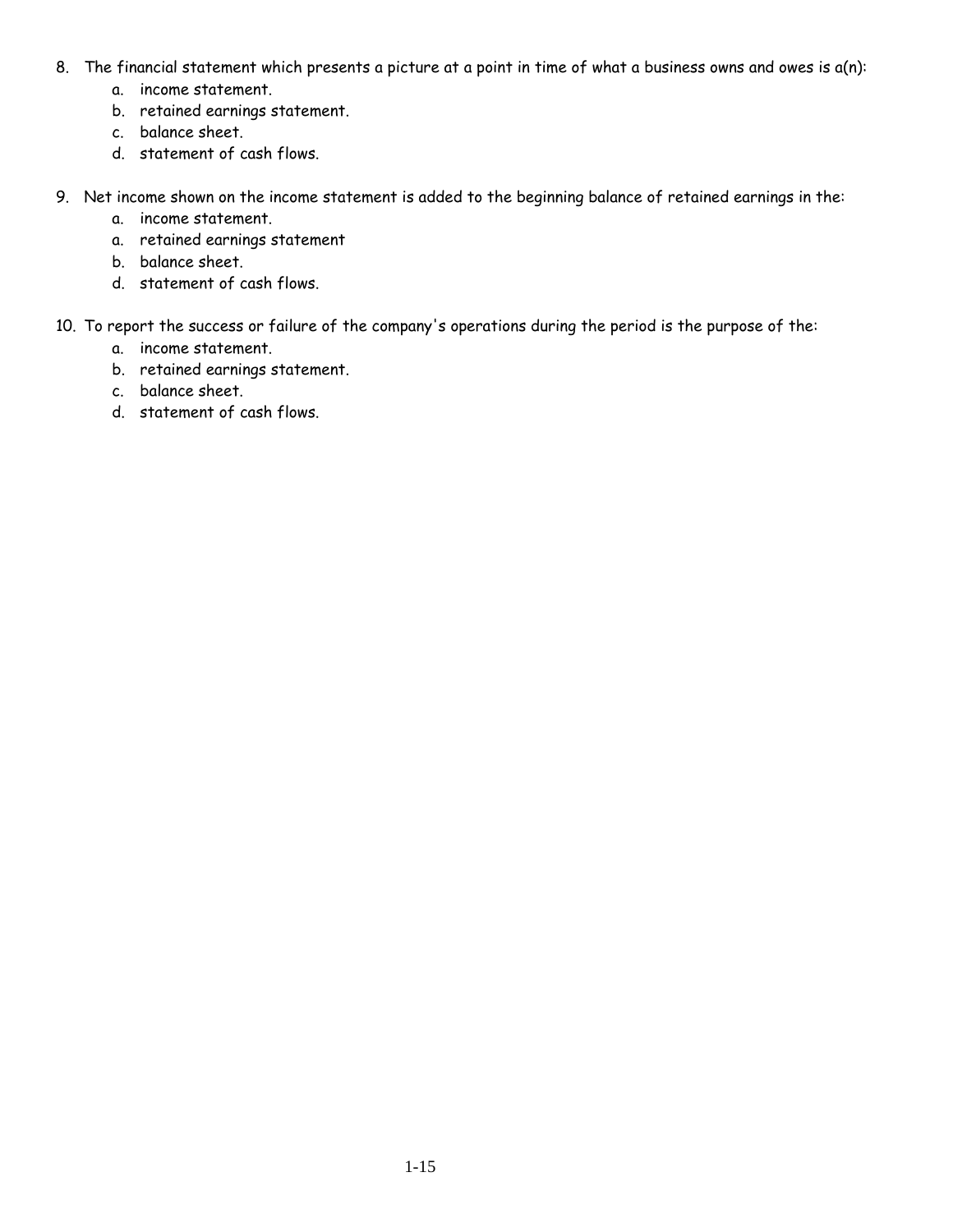# **Solutions to Multiple Choice Quiz**

|        | Chapter 1 |  |
|--------|-----------|--|
|        |           |  |
| 1. $c$ |           |  |
| 2. d   |           |  |
| 3. a   |           |  |
| 4. $d$ |           |  |
| 5. d   |           |  |
| 6. a   |           |  |
| 7. b   |           |  |
| 8. c   |           |  |
| 9. b   |           |  |
| 10. a  |           |  |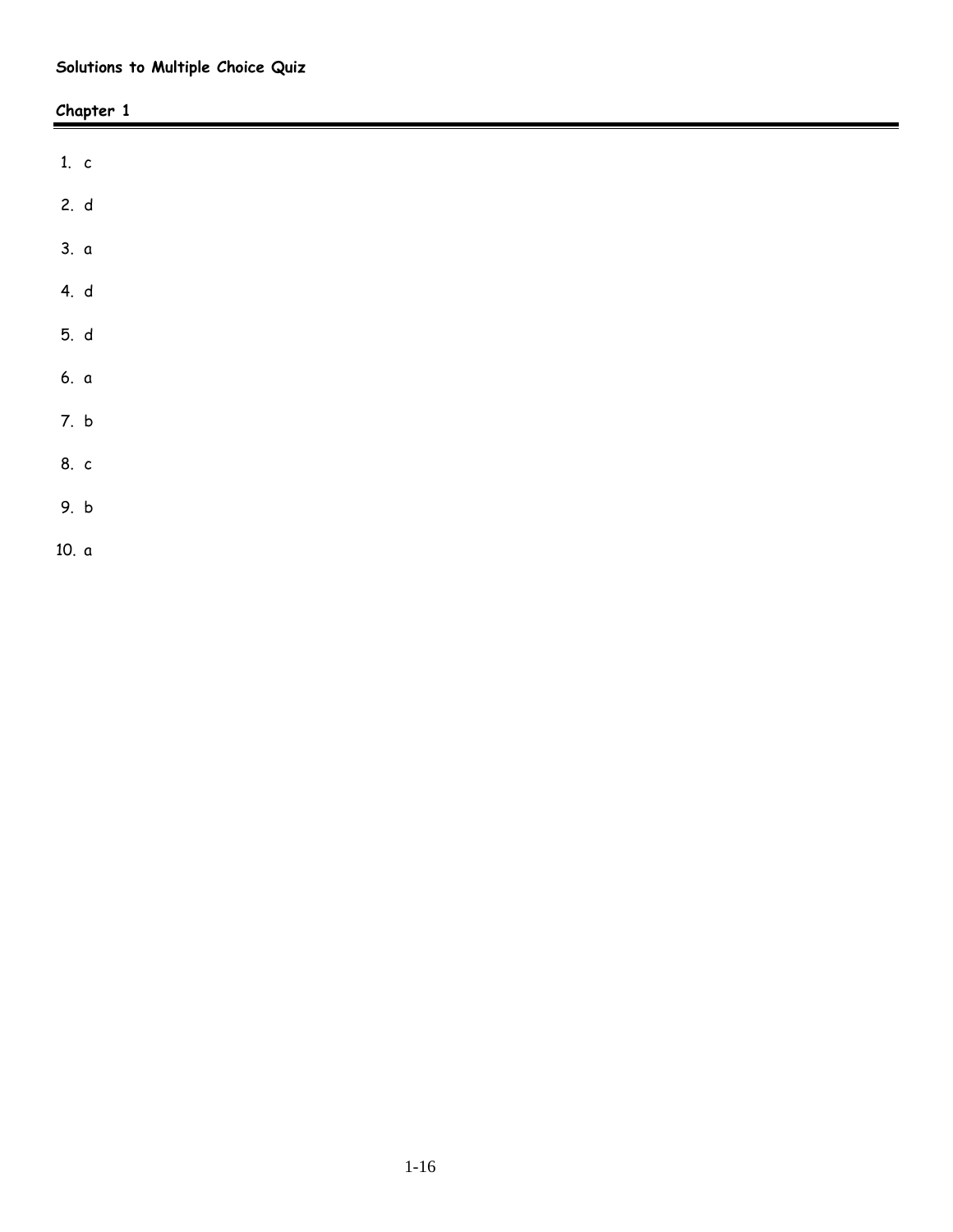### **Exercise 1 - Research and Communication Activity**

### **Chapter 1**

You and your college roommate have decided to go into business together after graduation. Your roommate contends that you have always gotten along and therefore do not need a partnership agreement. You, however, feel somewhat uncomfortable about not having a formal partnership agreement. Not wanting to argue, you decide to write the roommate a memo to (1) explain why you need a formal agreement and (2) outline the issues that need to be addressed in the agreement.

**Solution:**

**DATE: 5/1/0X** 

**TO: My Roommate** 

**FROM: Marketing Student** 

**SUBJECT: Partnership Agreement** 

**After conducting research, speaking with a number of professionals, and considering the venture we are about to undertake, I am even more confident that we need a partnership agreement. Although we have remained friends during the four years of college, a misunderstanding concerning the partnership could jeopardize our friendship.** 

**At a minimum, the partnership agreement should address:** 

- **Exact name of the business**
- **Specific nature of the venture**
- **Names and addresses of partners**
- **Duties and responsibilities of partners**
- **Division of profits or losses**
- **Addition of new partners**
- **Withdrawal of existing partner**
- **Additional investments**

**If there are other issues you would like to see addressed, please let me know. I am excited about our new business undertaking. However, I am more concerned that our friendship stay intact.**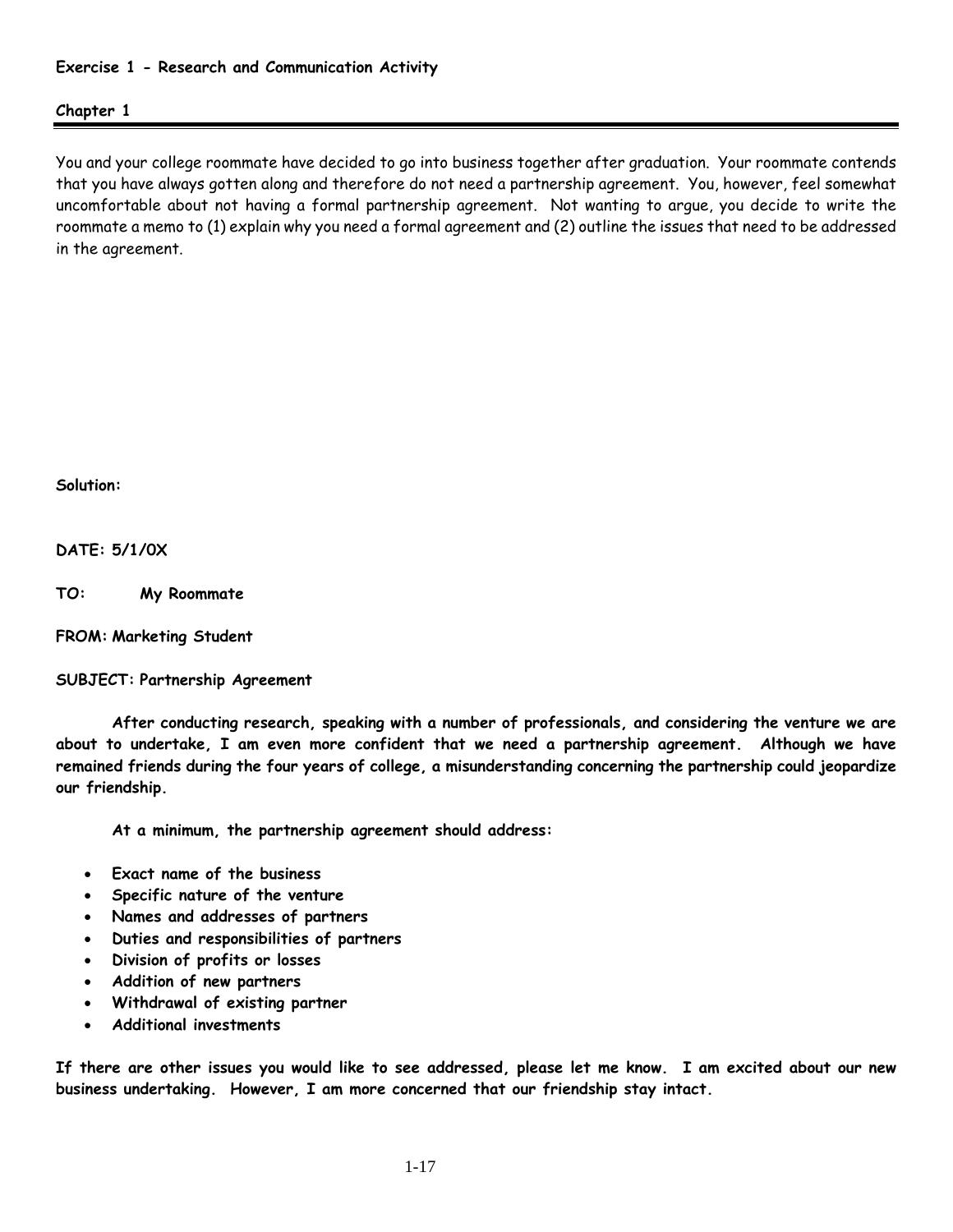### **Exercise 2 - Research and Communication Activity**

#### **Chapter 1**

In your textbook you will find a passage which reads, "Although the combined number of proprietorships and partnerships in the United States is more than five times the number of corporations, the revenue produced by corporations is eight times greater. Most of the largest enterprises in the United States- for example Coca-Cola, General Motors, Citigroup, and Microsoft are corporations.

Given these facts, chances are that at some point in your life you may work for a corporation or want to form a corporation.

- 1. List the advantages of the corporate form of organization.
- 2. Use the resources in the reference section of your library or call the Secretary of State in your state to determine how you would go about forming a corporation in your state. Outline the major steps in forming a corporation.

#### **Solutions:**

- **1. Easy transfer of ownership, greater raising capital potential, and lower legal liability.**
- **2. In the Commonwealth of Kentucky, one or more persons may act as an incorporator or incorporators of a corporation by delivering articles of incorporation to the Secretary of State for filing.**

**The articles of incorporation of a business corporation must set forth:**

- **a. The name of the corporation that satisfies the requirements of the Commonwealth of Kentucky;**
- **b. The number of shares the corporation is authorized to issue;**
- **c. The street address of the corporation's initial registered office and the name of its initial registered agent at that office;**
- **d. The mailing address of the corporation's principal office; and**
- **e. The name and mailing address of each incorporator.**

**The articles of incorporation may set forth:** 

- **a. The names and mailing addresses of the individuals who will serve as the initial directors.**
- **b. Other provisions not inconsistent with the laws of the Commonwealth of Kentucky.**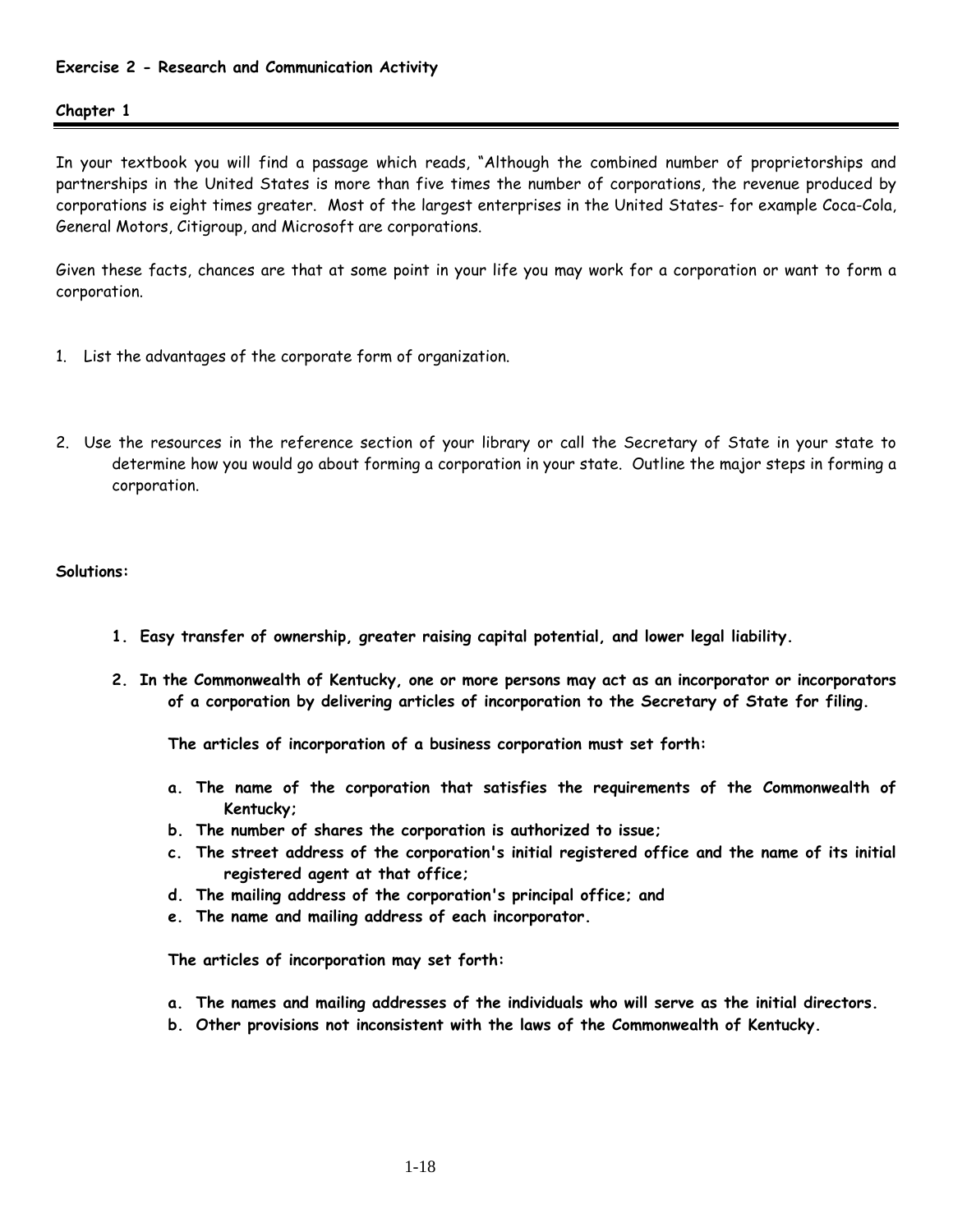Assume that you own a business (small or large) in Campus Town USA. Assume further that you are considering a project (enlarging the parking lot, redecorating the interior, etc.) that will require you to borrow money from a local bank. The lending officer has told you that she will need to know how much money the business is making, how much money the business owes suppliers and other creditors, and how much cash and inventory you have on hand.

As part of your exercise, you are required to do the following:

- 1. Complete the form on the next page outlining:
	- a. The type of business you own.
	- b. The amount of money you need to borrow.
	- c. The detail of the project that will require you to borrow money.
	- d. Any additional information you think would help in applying for the loan.
- 2. Complete the attached loan application form for your fictitious business. Remember: You may be creative on this exercise. The numbers don't have to be real, just realistic.

Note: The attached form and loan application do not need to be typed. However, forms should be neatly handwritten.

**(This activity is intended for group assignment. Also, you may want to retain students' work. After studying later chapters and learning to analyze financial statements, students can play the role of loan officer and determine whether to grant the loan.)**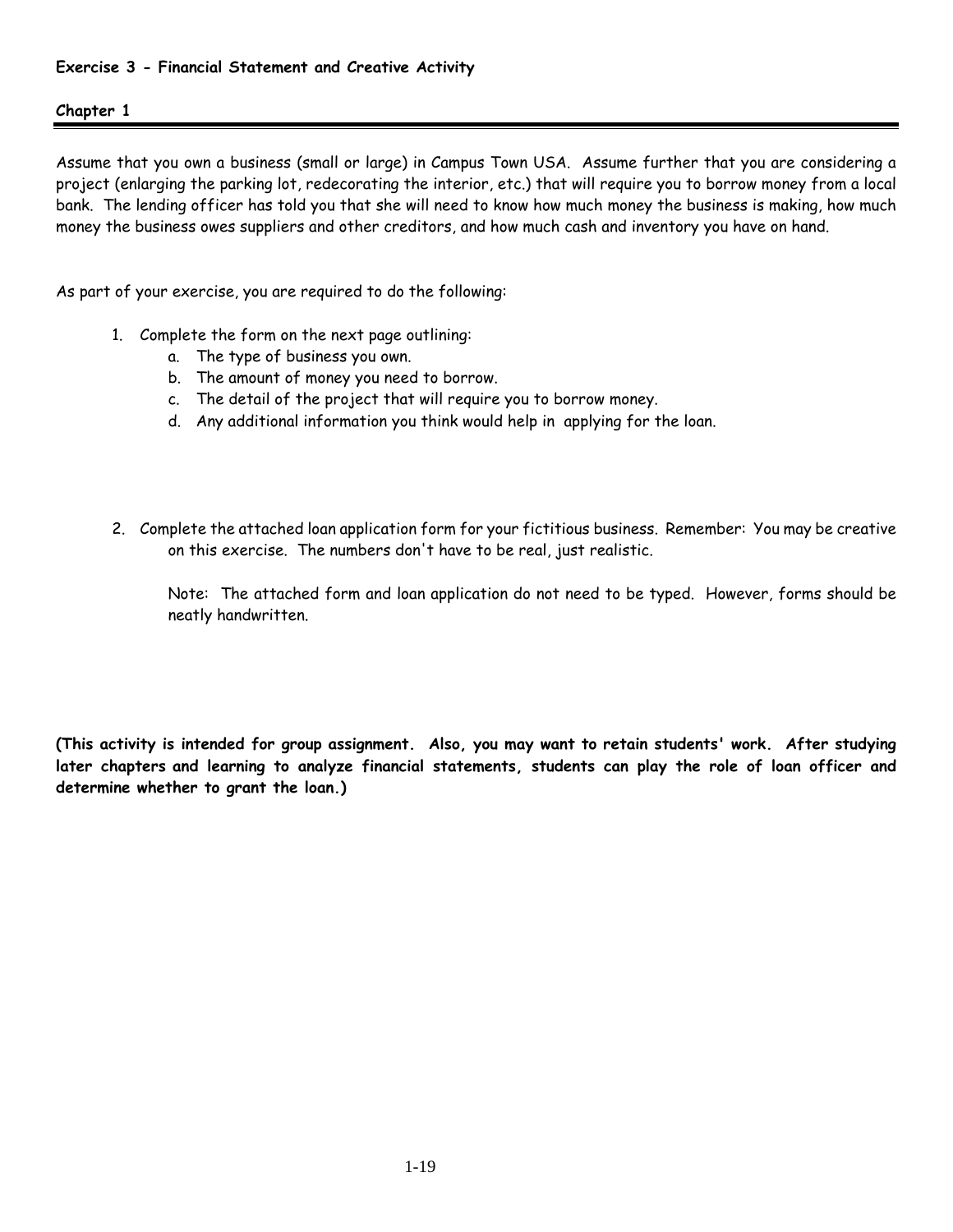# **Exercise 3 - Financial Statement and Creative Activity (Continued)**

| Chapter 1                    |  |
|------------------------------|--|
| Name of Company              |  |
| Type of Business             |  |
|                              |  |
| Amount Need to Borrow        |  |
| Reason for Applying the Loan |  |
|                              |  |
|                              |  |
|                              |  |
|                              |  |
|                              |  |
|                              |  |
|                              |  |
|                              |  |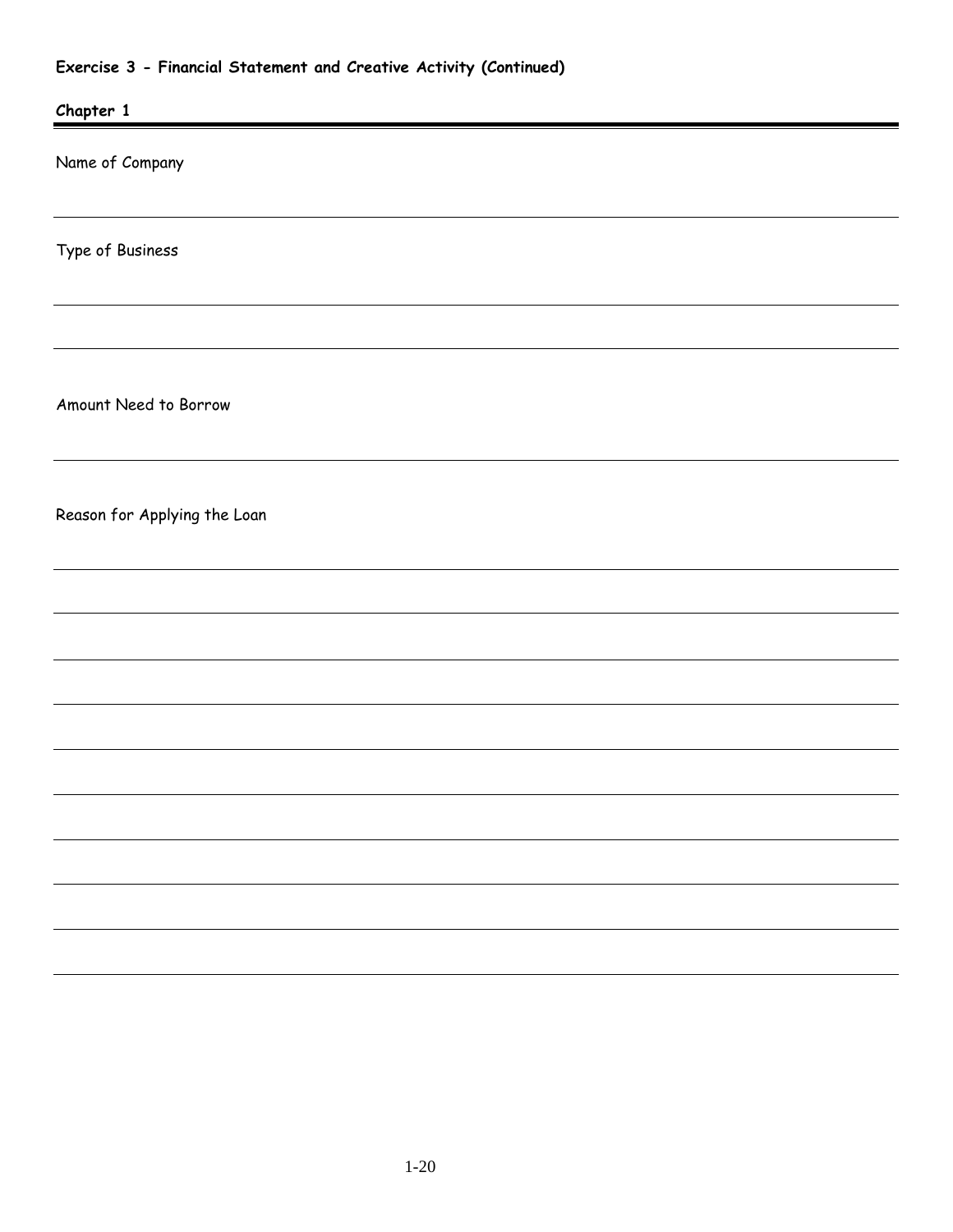# **Exercise 3 - Financial Statement and Creative Activity (Continued)**

| Chapter 1                                  |                       |
|--------------------------------------------|-----------------------|
|                                            | LOAN APPLICATION FORM |
|                                            |                       |
| Address __________________________________ |                       |
|                                            |                       |
|                                            |                       |
|                                            | <b>Annual Income</b>  |
| Revenue                                    |                       |
| Cost of goods sold                         |                       |
| Operating expense                          |                       |
| Rent                                       |                       |
| <b>Utilities</b>                           |                       |
| Wages                                      |                       |
| Advertising<br>Others                      |                       |
|                                            |                       |
| Net income (loss)                          |                       |
|                                            | Assets                |
|                                            |                       |
| Cash                                       |                       |
| Account receivable                         |                       |
| Inventory<br>Property, plant, & equipment  |                       |
| Others                                     |                       |
| Total assets                               |                       |
| Liability                                  |                       |
| Account payable                            |                       |
| Notes payable                              |                       |
| Others                                     |                       |
| Total liability                            |                       |
| Stockholders' Equity                       |                       |
| Total stockholders' equity                 |                       |
| Total liability & stockholders' equity     |                       |
|                                            |                       |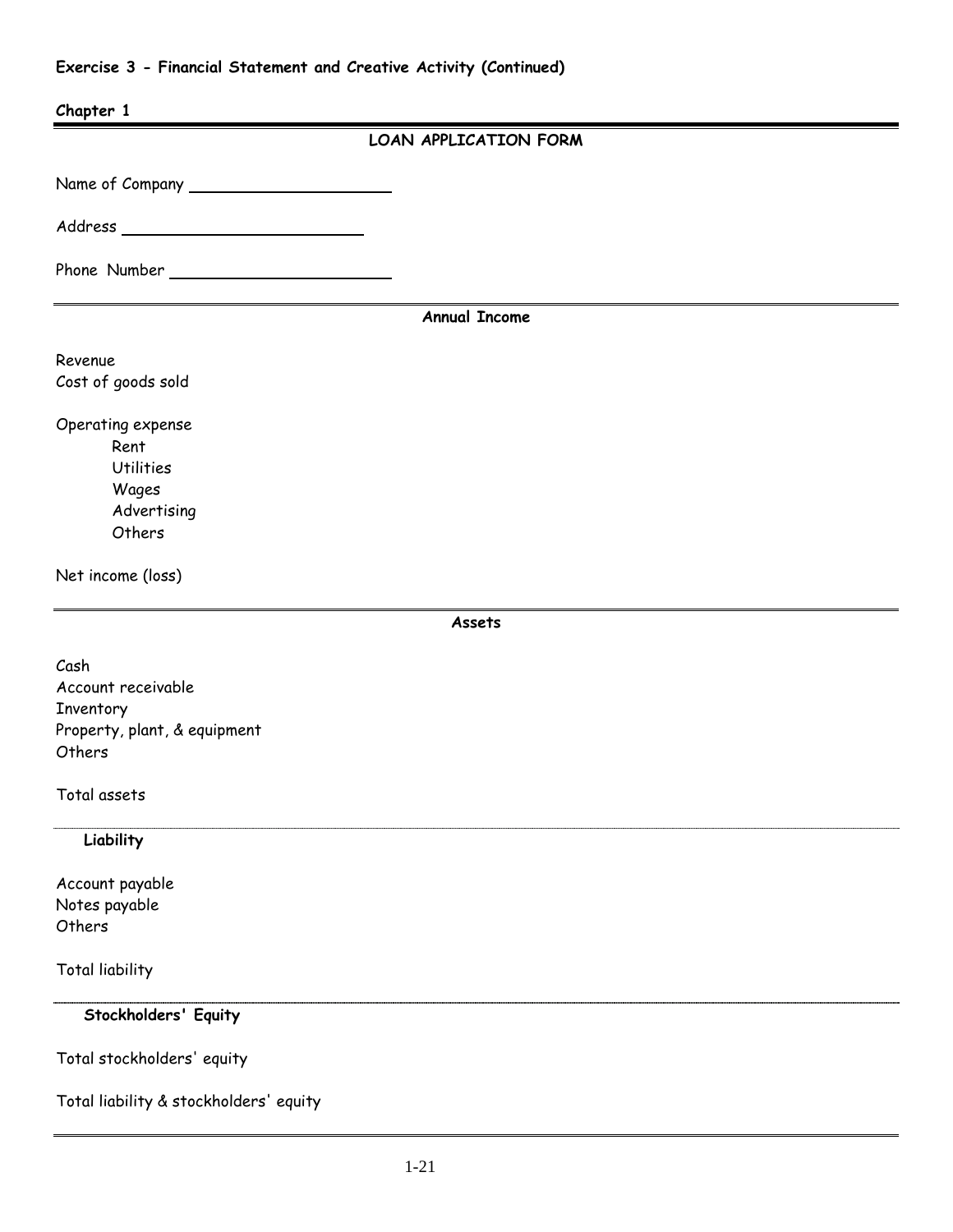The authors provide a vignette focuses on Tootsie Roll in chapter 1 of your text book.. Learn more about Tootsie Roll by going to **www.tootsie.com**, click on **our company and its history** and then **Financial**.

- 1. Outline Tootsie Roll's Corporate Principles.
- 2. What was the total amount of Tootsie Roll's assets in the most current year available?
- 3. What was the total amount of Tootsie Roll's liabilities in the most current year available?
- 4. What is the amount of the difference between Tootsie Roll's assets and liabilities? What is this difference called?

**Solutions: Information available on website** 

**Note: The website is constantly being updated. Please check to see that the information requested in this exercise is available.**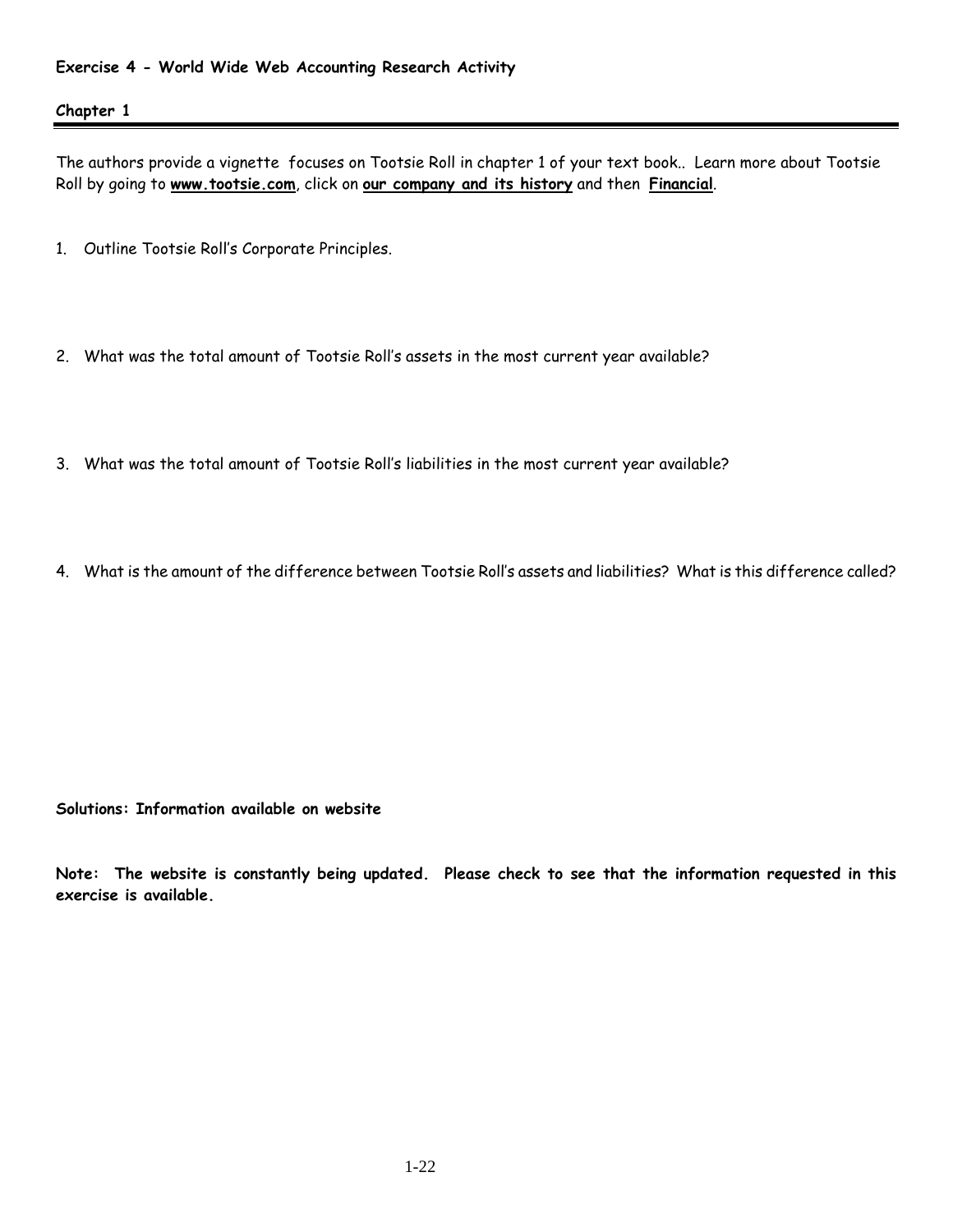### **Exercise 5 - World Wide Web Research Activity**

#### **Chapter 1**

The textbook provides a section on financing activities. Tootsie Roll first issued stock in the primary market in 1922. However, most of the news concerning the market, focuses on the secondary market.

The New York Stock Exchange website provides a discussion of financing activities which examines the primary market and the secondary market. You can access The New York Stock Exchange website at **www.nyse.com**. Once there, you need to go to **About the NYSE**, click on **Education, Education Publications**, then **You and the Investment World**. Read **Raising the Capital to Succeed** to answer the following question.

1. What is an IPO?

- 1. Define the primary market.
- 3. Define the secondary market.
- 4. Give examples of stock transactions occurring in the primary market and the second market.

**Solution: Information available on website** 

**Note: The website is constantly being updated. Please check to see that the information requested in this exercise is available.**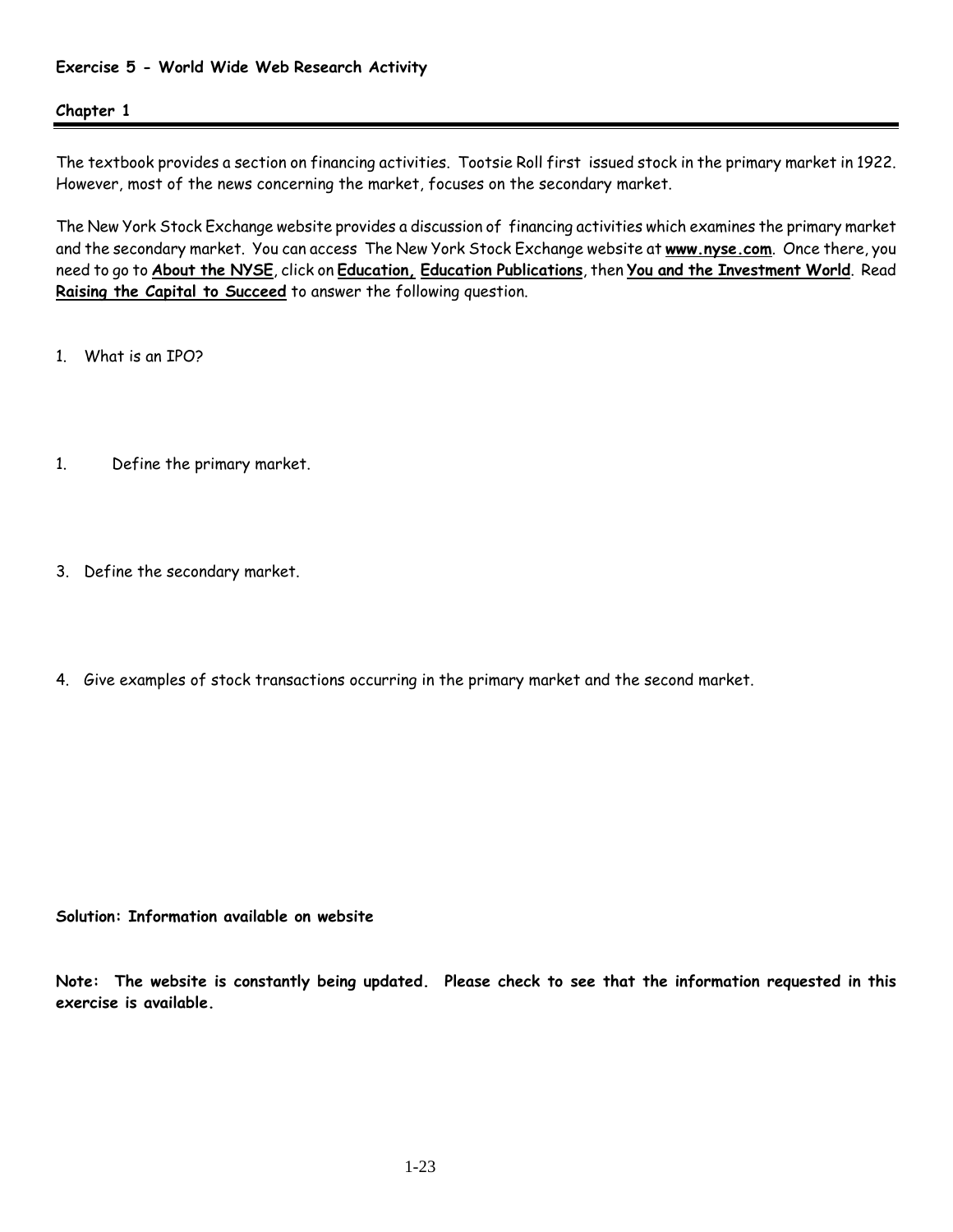Levi-Strauss, an international company with headquarters in San Francisco, was a forerunner in addressing ethical and social responsibility. You can find more about Levi-Strauss' core values by visiting the website, at **www.levistrauss.com**,

1. Outline the four core values that are at the heart of Levi Strauss & Co.

**Solutions:** 

**Information available on website**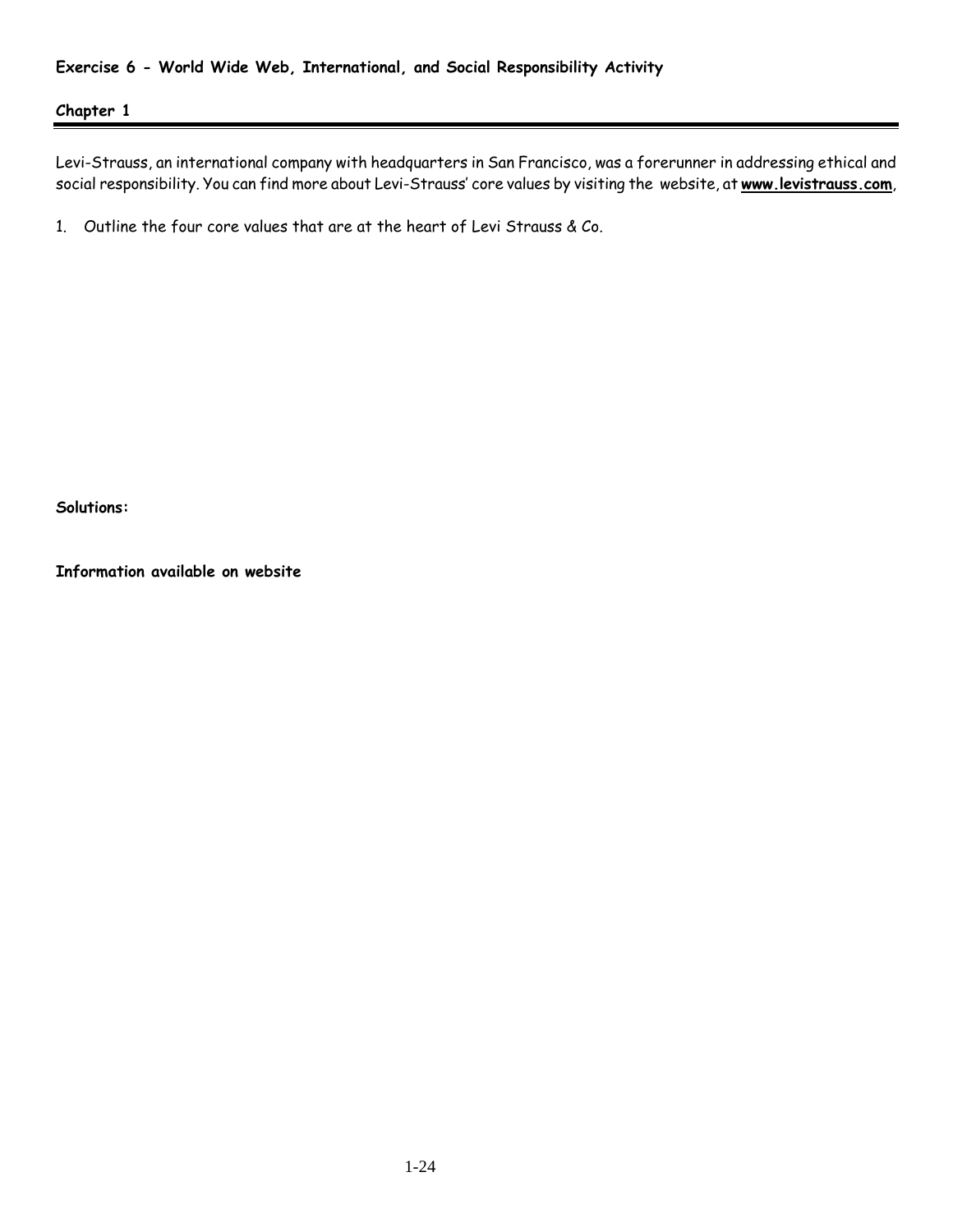The first chapter of your text provides information concerning the three major types of business entities: sole proprietorships, partnerships, and corporations. To learn about a fourth form of business – limited liability companies (LLCs) go to **[www.sos.state.ia.us/business/limliabpart.html](http://www.sos.state.ia.us/business/limliabpart.html)**. Describe an LLC and outline the information concerning how to form an LLC.